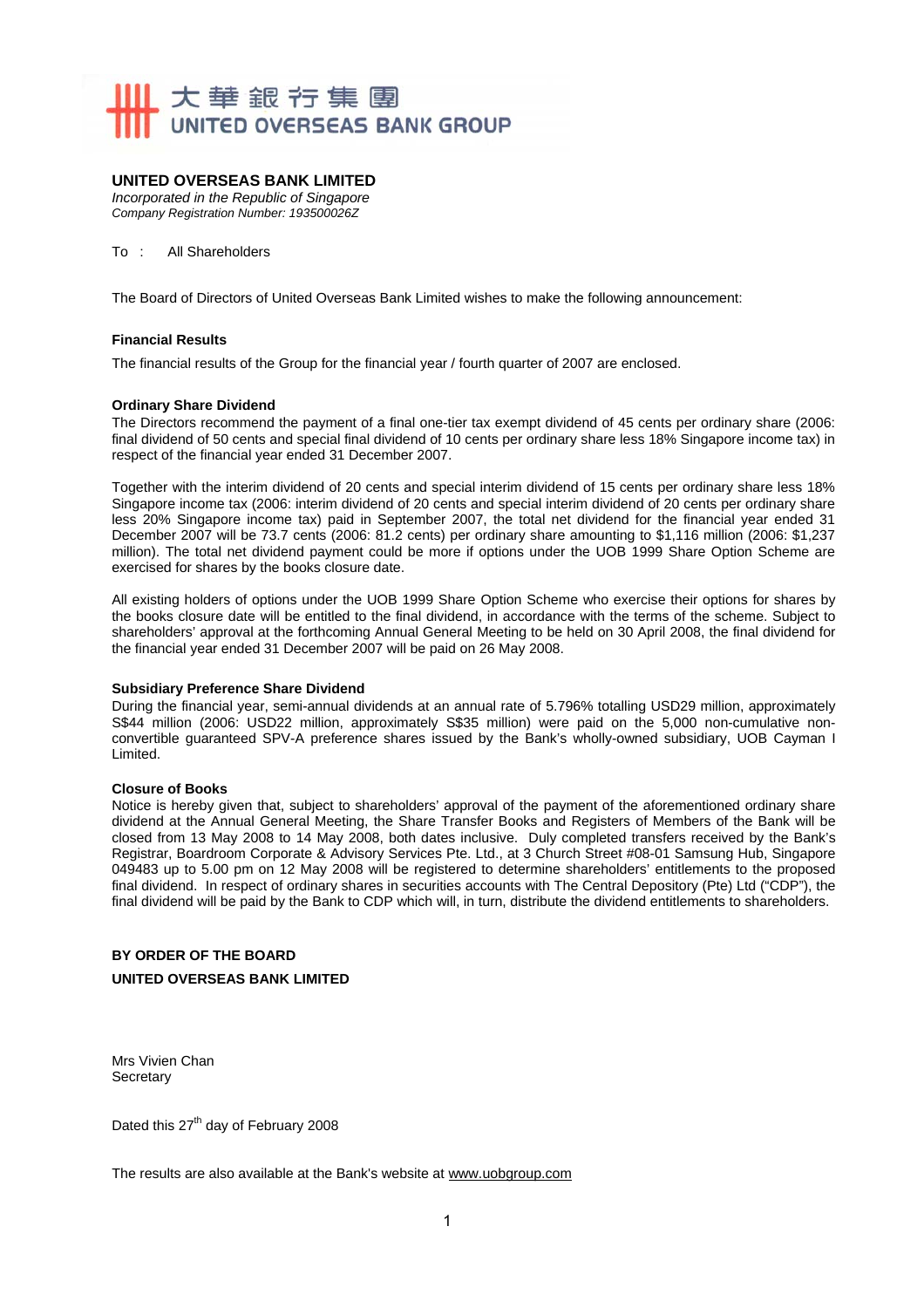

Incorporated in the Republic of Singapore Company Registration Number: 193500026Z

> **Group Financial Report for the Financial Year 2007**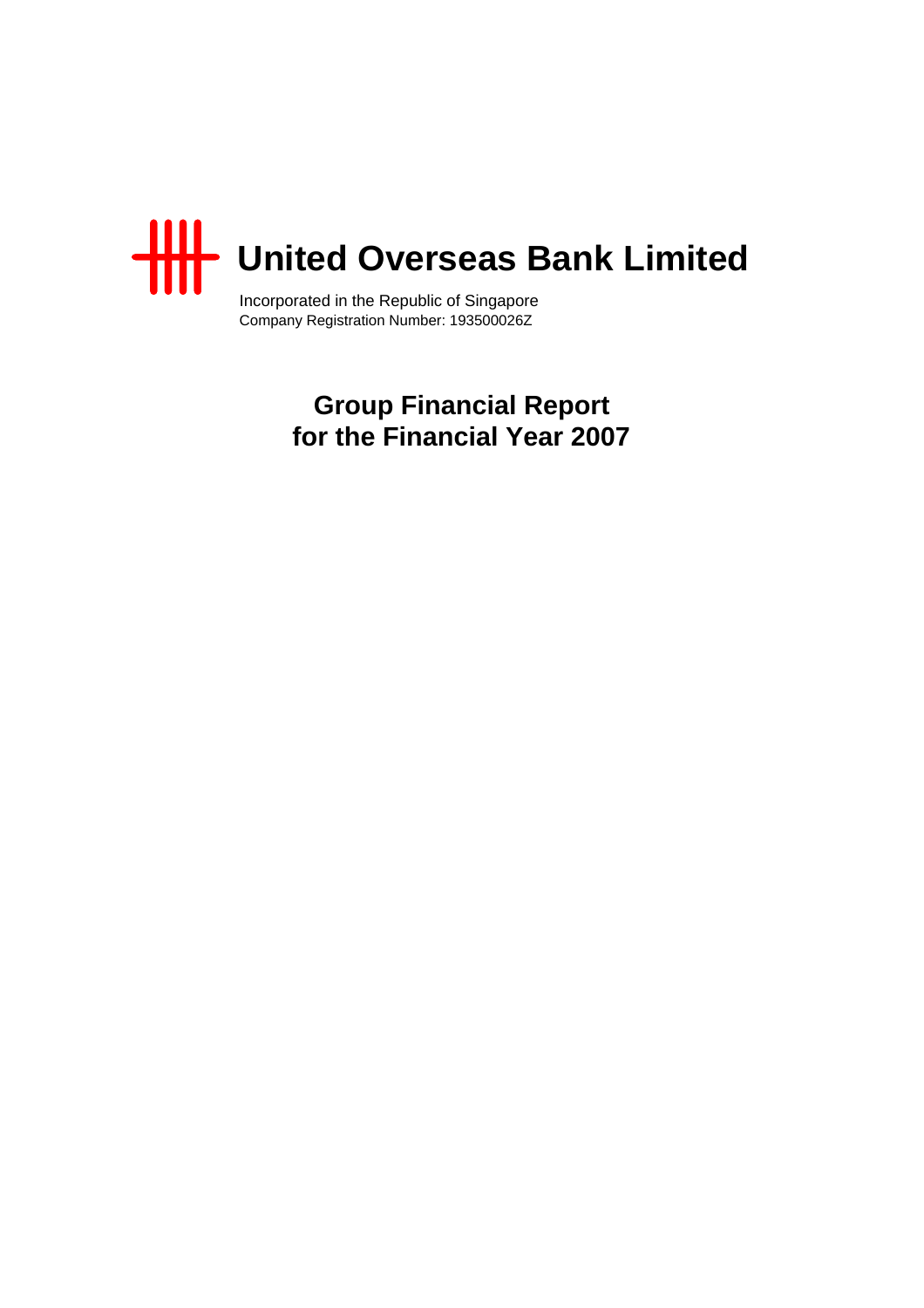# **Contents**

# **Page**

- 2 Financial Highlights
- 4 Performance Review
- 7 Net Interest Income
- 9 Non-Interest Income
- 10 Operating Expenses
- 11 Impairment Charges
- 12 Customer Loans
- 13 Investment Securities
- 13 Total Deposits
- 14 Debts Issued
- 14 Changes in Ordinary Shares of the Bank
- 15 Non-Performing Loans
- 18 Performance by Business Segment
- 20 Performance by Geographical Segment
- 21 Capital Adequacy Ratios

# **Appendix**

- 1 Consolidated Profit and Loss Account
- 2 Consolidated Balance Sheet
- 3 Consolidated Statement of Changes in Equity
- 4 Consolidated Cash Flow Statement
- 5 Balance Sheet of the Bank
- 6 Statement of Changes in Equity of the Bank

#### **Notes:**

- 1 The financial statements are presented in Singapore dollars.
- 2 Certain comparative figures have been restated to conform with the current period's presentation.
- 3 Certain figures in this report may not add up to the respective totals due to rounding.
- 4 Amounts less than \$500,000 in absolute term are shown as "0".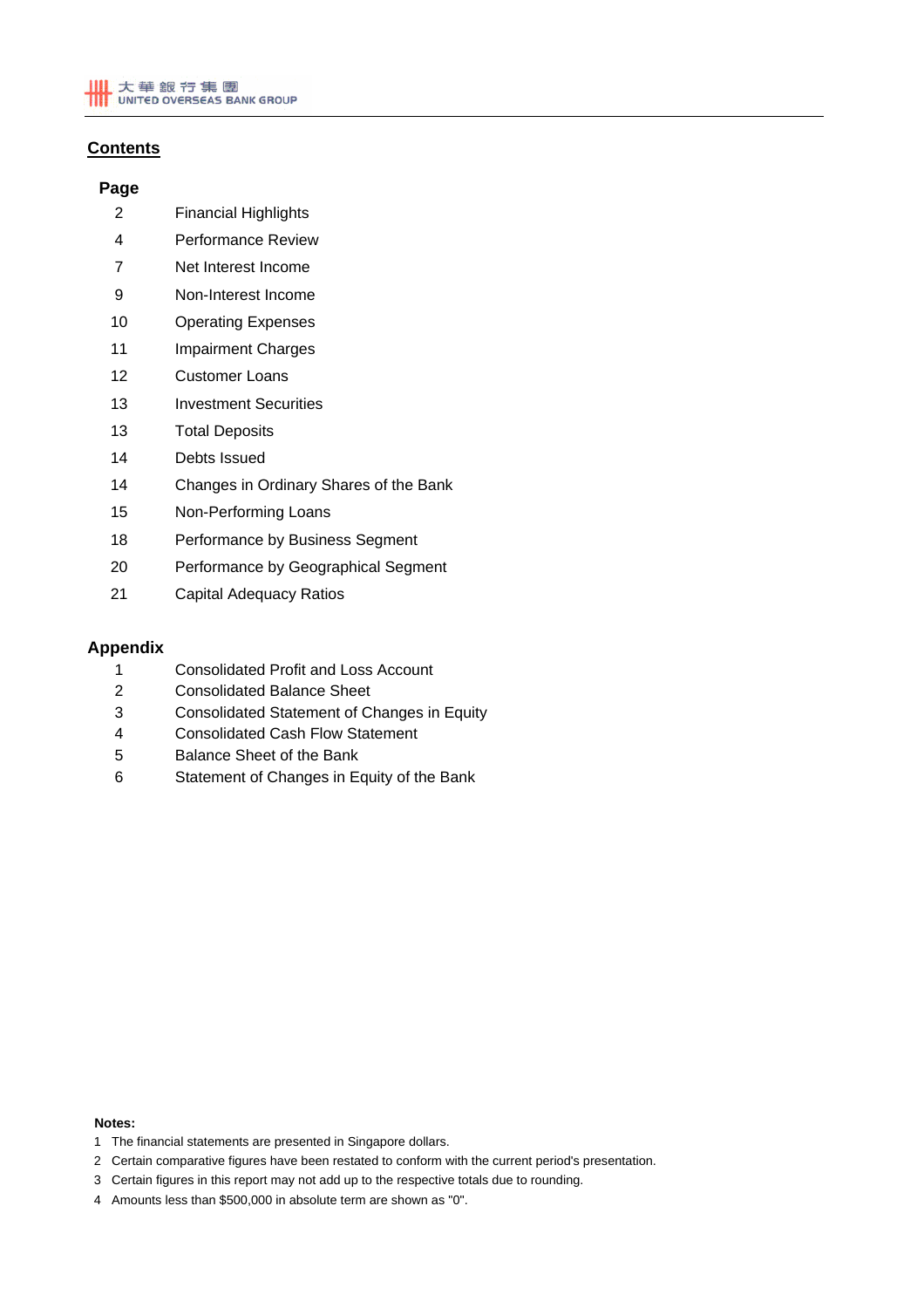# **Financial Highlights**

|                                                                | 2007         | 2006         | $+$ /(-)                   | 4Q07         | 3Q07           | $+/(-)$                 | 4Q06         | $+/(-)$                   |
|----------------------------------------------------------------|--------------|--------------|----------------------------|--------------|----------------|-------------------------|--------------|---------------------------|
|                                                                |              |              | $\frac{0}{0}$              |              |                | %                       |              | $\%$                      |
| Profit and Loss Summary (\$m)                                  |              |              |                            |              |                |                         |              |                           |
| Net interest income                                            | 2,980        | 2,710        | 10.0                       | 743          | 714            | 4.1                     | 702          | 5.9                       |
| Non-interest income                                            | 1,892        | 1,514        | 25.0                       | 532          | 393            | 35.5                    | 517          | 2.9                       |
| Total income                                                   | 4,872        | 4,224        | 15.3                       | 1,275        | 1,107          | 15.2                    | 1,219        | 4.7                       |
| Less: Total expenses                                           | 2,018        | 1,736        | 16.3                       | 556          | 487            | 14.1                    | 497          | 11.9                      |
| Operating profit                                               | 2,854        | 2,488        | 14.7                       | 719          | 620            | 16.1                    | 722          | (0.3)                     |
| Less: Intangible assets                                        | 11           | 13           | (10.3)                     | $\mathbf{2}$ | 3              | (18.1)                  | 3            | (25.9)                    |
| Less: Impairment charges                                       | 300          | 181          | 66.0                       | 128          | 4              | NM                      | 64           | 98.2                      |
| Add: Share of profit of associates                             | 207          | 152          | 36.8                       | 48           | 47             | 1.6                     | 50           | (4.2)                     |
| Less: Tax and minority interests                               | 641          | 564          | 13.5                       | 131          | 159            | (17.7)                  | 167          | (21.5)                    |
| Net profit excluding one-time gain                             | 2,109        | 1,882        | 12.1                       | 506          | 501            | 1.1                     | 537          | (5.7)                     |
| Add: One-time gain 1                                           |              | 689          | (100.0)                    |              |                | NM                      |              | NM                        |
| Net profit after tax <sup>2</sup>                              | 2,109        | 2,570        | (17.9)                     | 506          | 501            | 1.1                     | 537          | (5.7)                     |
| Financial Indicators (excluding one-time gain <sup>1</sup> )   |              |              |                            |              |                |                         |              |                           |
| Income mix (%)<br>Net interest income<br>Non-interest income   | 61.2<br>38.8 | 64.2<br>35.8 | $(3.0)$ % pt<br>$3.0\%$ pt | 58.3<br>41.7 | 64.5<br>35.5   | $(6.2)$ % pt<br>6.2% pt | 57.6<br>42.4 | 0.7% pt<br>$(0.7)$ % pt   |
| Profit distribution (%)                                        |              |              |                            |              |                |                         |              |                           |
| Singapore<br>Overseas                                          | 69.8<br>30.2 | 67.5<br>32.5 | 2.3% pt<br>$(2.3)$ % pt    | 64.5<br>35.5 | 66.7<br>33.3   | $(2.2)$ % pt<br>2.2% pt | 65.1<br>34.9 | $(0.6)$ % pt<br>$0.6%$ pt |
| Basic earnings per ordinary share $(\$)^{3,4}$                 | 1.36         | 1.20         | 13.3                       | 1.31         | 1.29           | 1.6                     | 1.38         | (5.1)                     |
| Return on average ordinary<br>shareholders' equity $(%)^{3,4}$ | 12.6         | 12.3         | 0.3% pt                    | 12.0         | 11.9           | $0.1\%$ pt              | 13.6         | $(1.6)$ % pt              |
| Return on average total assets $(\%)$ <sup>4</sup>             | 1.24         | 1.21         | 0.03% pt                   | 1.16         | 1.18           | $(0.02)$ % pt           | 1.34         | $(0.18)$ % pt             |
| Net interest margin $(%)4$                                     | 2.04         | 1.99         | 0.05% pt                   | 1.94         | 1.93           | $0.01%$ pt              | 1.99         | $(0.05)$ % pt             |
| Expense / Income ratio (%)                                     | 41.4         | 41.1         | 0.3% pt                    | 43.6         | 44.0           | $(0.4)$ % pt            | 40.8         | 2.8% pt                   |
| Net dividend per ordinary share $(\phi)$                       |              |              |                            |              |                |                         |              |                           |
| Interim                                                        | 16.4         | 16.0         | 2.5                        |              |                |                         |              |                           |
| Special interim<br>Final                                       | 12.3<br>45.0 | 16.0<br>41.0 | (23.1)<br>9.8              | 45.0         |                | <b>NM</b>               | 41.0         | 9.8                       |
| Special final                                                  |              | 8.2          | (100.0)                    |              |                |                         | 8.2          | (100.0)                   |
| Total                                                          | 73.7         | 81.2         | (9.2)                      | 45.0         | $\blacksquare$ | <b>NM</b>               | 49.2         | (8.5)                     |

#### **Notes:**

1 Refer to the special dividend received from Overseas Union Enterprise Limited ("OUE") and gain from divestment of OUE and Hotel Negara Limited, recorded by the Group and its associates in 2Q06.

2 Refer to profit attributable to equity holders of the Bank.

3 Calculated based on profit attributable to equity holders of the Bank net of subsidiary preference share dividend incurred for the financial period.

4 Computed on an annualised basis for quarters.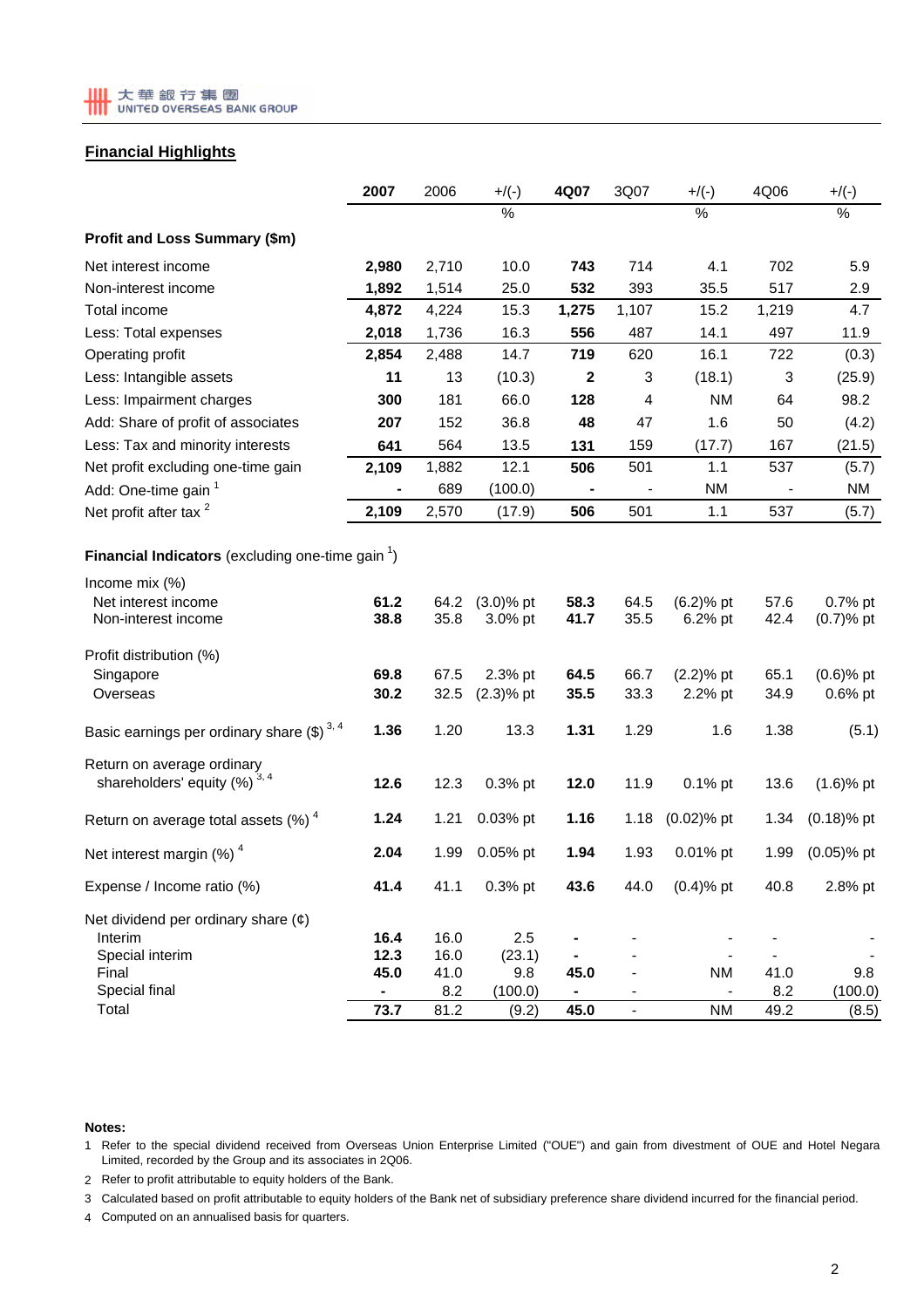

# **Financial Highlights** *(cont'd)*

|                                                        | <b>Dec-07</b> | Sep-07       | $+$ /(-)                     | Dec-06       | $+$ /(-)                     |
|--------------------------------------------------------|---------------|--------------|------------------------------|--------------|------------------------------|
|                                                        |               |              | $\frac{0}{0}$                |              | %                            |
| Financial Indicators (cont'd)                          |               |              |                              |              |                              |
| Customer loans (net) (\$m)                             | 92,669        | 85,161       | 8.8                          | 76,875       | 20.5                         |
| Customer deposits (\$m)                                | 106,967       | 104,798      | 2.1                          | 95,552       | 11.9                         |
| Loans / Deposits ratio $(\%)$ <sup>1</sup>             | 86.6          | 81.3         | 5.3% pt                      | 80.5         | 6.1% pt                      |
| Non-performing loans (NPL) (\$m)                       | 1,715         | 2,032        | (15.6)                       | 3,165        | (45.8)                       |
| Cumulative impairment (\$m)                            | 1,917         | 1,972        | (2.8)                        | 2,508        | (23.6)                       |
| NPL ratio $(%)2$                                       | 1.8           | 2.3          | $(0.5)$ % pt                 | 4.0          | $(2.2)$ % pt                 |
| Cumulative impairment / NPL (%)                        | 111.8         | 97.0         | 14.8% pt                     | 79.2         | 32.6% pt                     |
| Total assets (\$m)                                     | 174,950       | 172,192      | 1.6                          | 161,312      | 8.5                          |
| Shareholders' equity $(\text{Im})^3$                   | 17,329        | 17,249       | 0.5                          | 16,791       | 3.2                          |
| Revaluation surplus (\$m) <sup>4</sup>                 | 3,263         | 2,442        | 33.6                         | 1,486        | 119.6                        |
| Net asset value (NAV) per ordinary share $(\$)^5$      | 10.91         | 10.84        | 0.6                          | 10.48        | 4.1                          |
| Revalued NAV per ordinary share $(\$)^5$               | 13.07         | 12.45        | 5.0                          | 11.45        | 14.1                         |
| Net tangible asset per ordinary share $(\text{$\$})^5$ | 8.10          | 8.03         | 0.9                          | 7.68         | 5.5                          |
| Capital adequacy ratios (%)                            |               |              |                              |              |                              |
| Tier 1<br>Total                                        | 10.0<br>14.5  | 10.2<br>14.8 | $(0.2)$ % pt<br>$(0.3)$ % pt | 11.0<br>16.3 | $(1.0)$ % pt<br>$(1.8)$ % pt |

#### **Notes:**

- 1 Refer to net customer loans and customer deposits.
- 2 Represent NPL (excluding debt securities) as a percentage of gross customer loans.
- 3 Refer to equity attributable to equity holders of the Bank.
- 4 Refer to revaluation surplus on properties not recognised in the financial statements.
- 5 Subsidiary preference shares were excluded from the computation.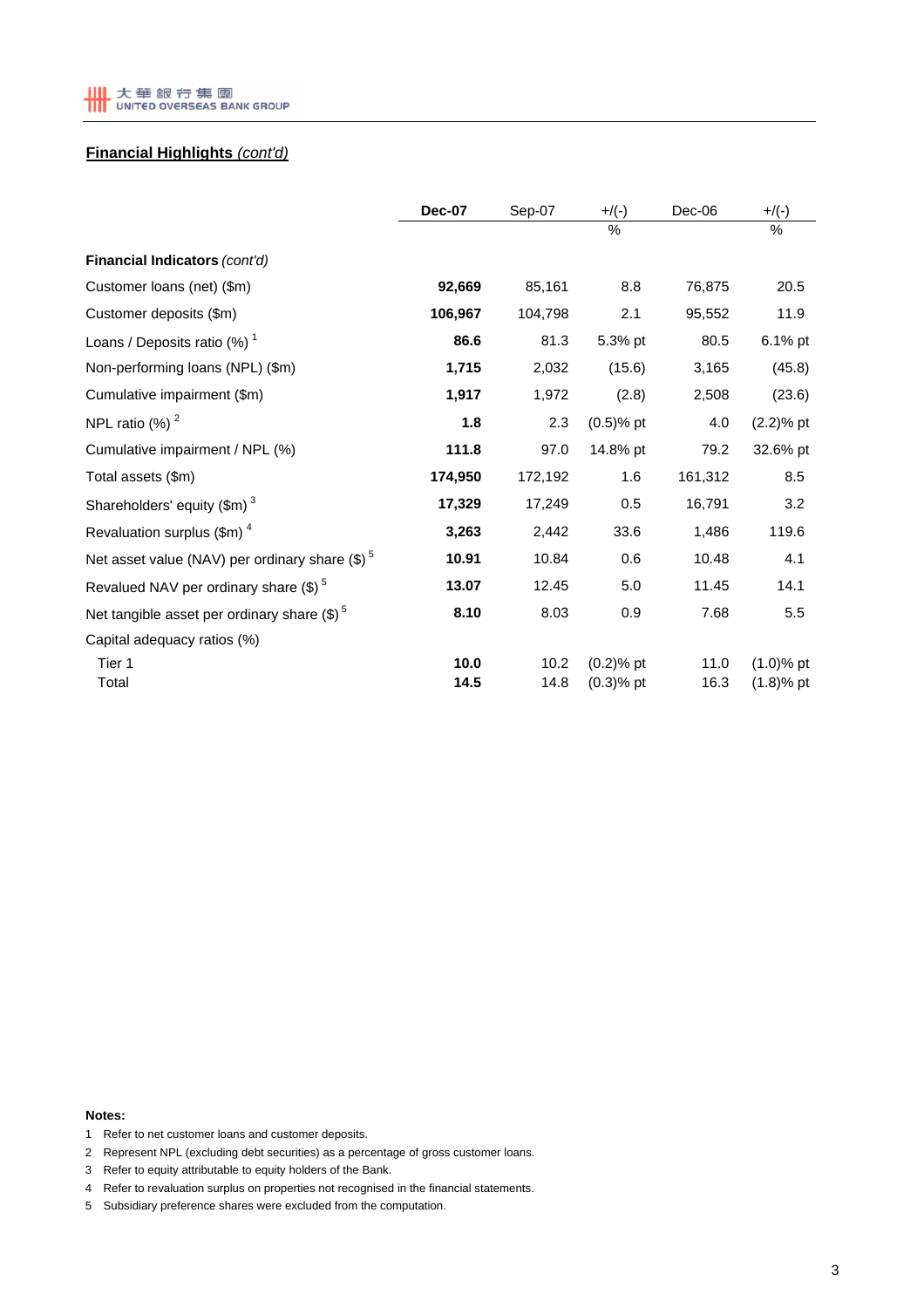# **Performance Review**

The financial statements have been prepared in accordance with Singapore Financial Reporting Standards ("FRS") with modification to FRS39 Financial Instruments: Recognition and Measurement in respect of loan loss provisioning, as provided in Notice to Banks No. 612 "Credit Files, Grading and Provisioning" issued by Monetary Authority of Singapore ("MAS").

The new / revised FRS applicable to the Group with effect from 1 January 2007 are listed below. The adoption of these FRS has no significant impact on the financial statements of the Group.

- **FRS1 Presentation of Financial Statements (revised)**
- **FRS40 Investment Property**
- FRS107 Financial Instruments: Disclosures

Other than the above changes, the accounting policies and computation methods adopted in the audited financial statements for the financial year ended 31 December 2007 are the same as those adopted for the financial year 2006.

The Group recorded a one-time gain of \$689 million in the second quarter of 2006. The one-time gain comprised special dividend received from Overseas Union Enterprise Limited ("OUE") and gain from divestment of OUE and Hotel Negara Limited ("HNL"). The following commentary excludes the effects of this one-time gain.

### **Full Year 2007 versus Full Year 2006**

The Group's net profit after tax ("NPAT") for 2007 increased 12.1% to \$2,109 million. Operating profit of \$2,854 million was 14.7% higher than that of 2006.

Total operating income grew 15.3% to \$4,872 million, driven mainly by higher fee and commission income across all business activities, and higher net interest income from expanded loan base and improved asset mix.

Operating expenses increased 16.3% to \$2,018 million. The increase was primarily on staff costs, revenue-related expenses and occupancy-related expenses. Expense-to-income ratio rose 0.3% point to 41.4%.

Impairment charges rose 66.0% to \$300 million, mainly due to provision for a long-term investment, and higher provision set aside for collaterised debt obligations (CDOs).

Share of pre-tax profit of associates grew 36.8% to \$207 million as a result of higher contributions from the major associates.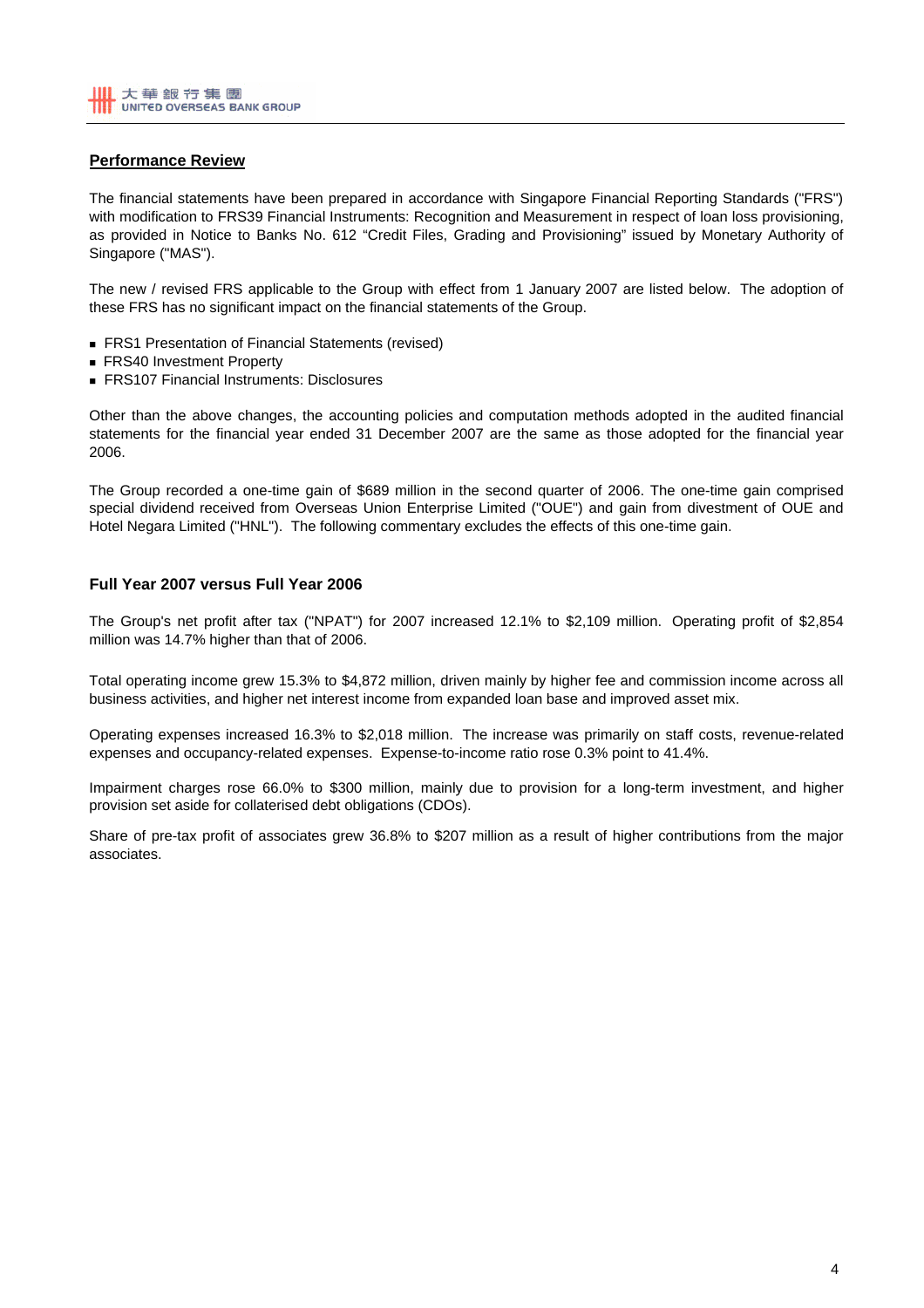# **Performance Review** *(cont'd)*

## **Fourth Quarter 2007 ("4Q07") versus Third Quarter 2007 ("3Q07")**

Group NPAT for 4Q07 increased 1.1% to \$506 million and operating profit grew 16.1% to \$719 million.

Operating income rose 15.2% to \$1,275 million. The increase was mainly due to improved trading and investment income, higher fee and commission income and increased net interest income.

Total operating expenses increased 14.1% to \$556 million, primarily driven by higher staff costs and revenue-related expenses. Expense-to-income ratio improved 0.4% point to 43.6% however, due to the higher income growth.

Impairment charges increased \$124 million, largely attributed to impairment charges on loans as opposed to writeback in 3Q07, and higher provision set aside for CDOs.

# **Fourth Quarter 2007 ("4Q07") versus Fourth Quarter 2006 ("4Q06")**

Compared to 4Q06, Group NPAT decreased 5.7% to \$506 million. Operating profit was flat at \$719 million.

Operating income grew 4.7% to \$1,275 million, primarily contributed by loan growth and higher fee and commission income, partly offset by lower trading and investment income.

Total operating expenses increased 11.9% to \$556 million. The increase was on staff costs and revenue-related expenses, partly offset by lower IT-related expenses. Expense-to-income ratio of 43.6% was 2.8% points higher than that in 4Q06.

Impairment charges rose 98.2% to \$128 million, largely due to provision set aside for CDOs and higher impairment charges on loans.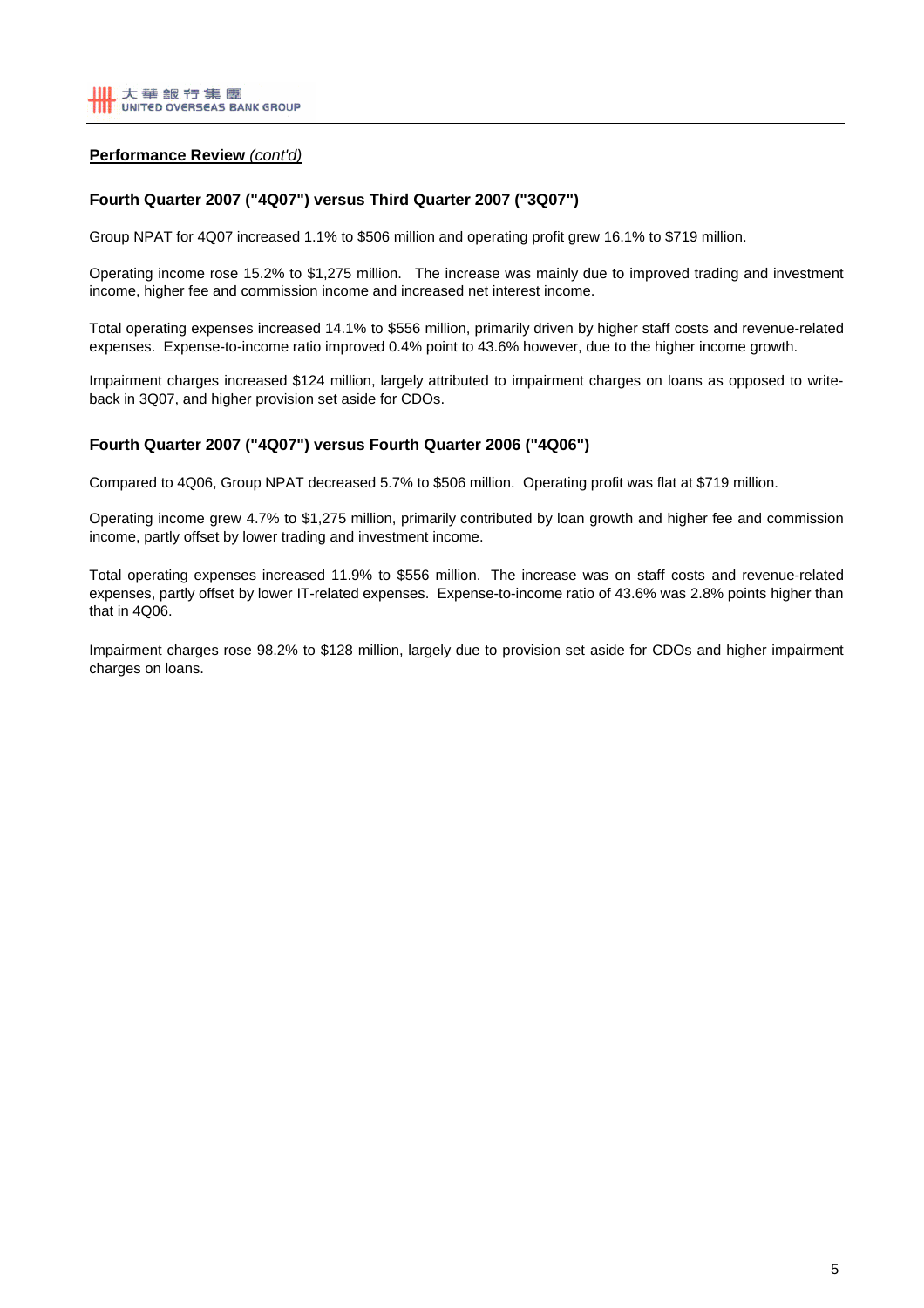## **Performance Review** *(cont'd)*

### **Balance Sheet**

As at 31 December 2007, the Group's net customer loans was \$92,669 million, an increase of 8.8% and 20.5% over 30 September 2007 and 31 December 2006 respectively.

Group non-performing loans ("NPL") of \$1,715 million were 15.6% and 45.8% lower compared to the NPL as at 30 September 2007 and 31 December 2006 respectively. Correspondingly, Group NPL ratio improved to 1.8% (30 September 2007: 2.3% and 31 December 2006: 4.0%). Group NPL was 58.4% (30 September 2007: 61.0% and 31 December 2006: 54.1%) secured by collateral, and 111.8% (30 September 2007: 97.0% and 31 December 2006: 79.2%) covered by total cumulative impairment.

Against 30 September 2007 and 31 December 2006, Group total assets increased 1.6% and 8.5% to \$174,950 million, and shareholders' equity rose 0.5% and 3.2% to \$17,329 million as at 31 December 2007 respectively. Consequently, the Group's net asset value per ordinary share increased to \$10.91 as at 31 December 2007 (30 September 2007: \$10.84 and 31 December 2006: \$10.48).

The Group's total capital adequacy ratio ("CAR") of 14.5% as at 31 December 2007 (30 September 2007: 14.8% and 31 December 2006: 16.3%) was 4.5% points above the minimum 10% set by MAS.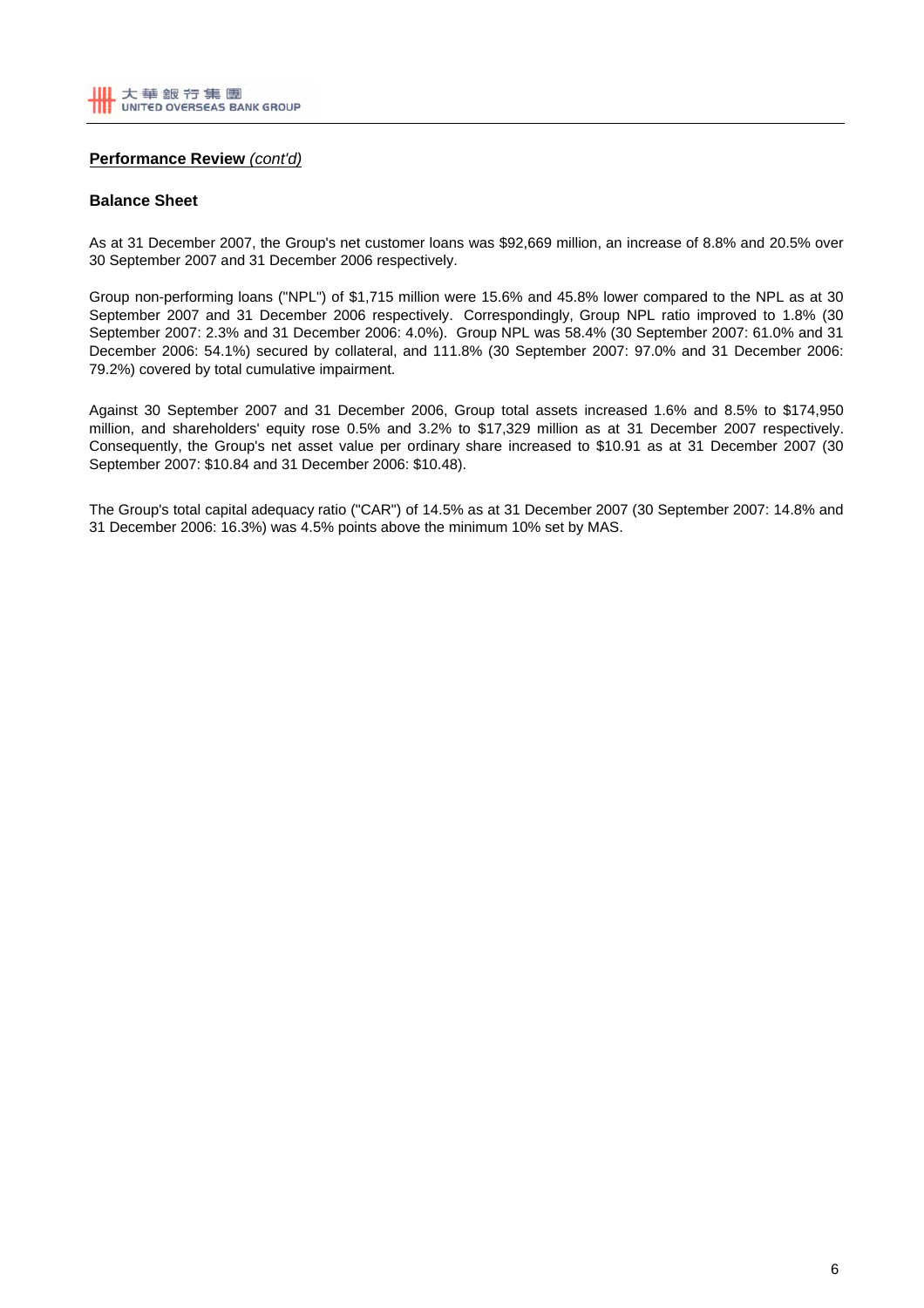# **Net Interest Income**

# **Net Interest Margin**

|                              |                | 2007            |         | 2006           |                |         |  |
|------------------------------|----------------|-----------------|---------|----------------|----------------|---------|--|
|                              | Average        |                 | Average | Average        |                | Average |  |
|                              | <b>Balance</b> | <b>Interest</b> | Rate    | <b>Balance</b> | Interest       | Rate    |  |
|                              | \$m            | \$m             | %       | \$m            | $\mathsf{S}$ m | %       |  |
| Interest bearing assets      |                |                 |         |                |                |         |  |
| Customer loans               | 81,379         | 4,616           | 5.67    | 70,191         | 4,078          | 5.81    |  |
| Interbank balances           | 36,371         | 1,526           | 4.20    | 42.947         | 1,894          | 4.41    |  |
| <b>Securities</b>            | 28,591         | 1,228           | 4.30    | 22,758         | 990            | 4.35    |  |
| Total                        | 146,341        | 7,370           | 5.04    | 135,896        | 6,962          | 5.12    |  |
| Interest bearing liabilities |                |                 |         |                |                |         |  |
| Customer deposits            | 103,680        | 2,549           | 2.46    | 90,884         | 2,331          | 2.56    |  |
| Interbank balances / other   | 38,565         | 1,841           | 4.77    | 41,138         | 1,921          | 4.67    |  |
| Total                        | 142,245        | 4,390           | 3.09    | 132,022        | 4,252          | 3.22    |  |
| Loan margin                  |                |                 | 3.21    |                |                | 3.25    |  |
| Net interest income / margin |                | 2,980           | 2.04    |                | 2,710          | 1.99    |  |

|                                | 4Q07           |                           |      |                | 3Q07           |         | 4Q06           |                            |      |
|--------------------------------|----------------|---------------------------|------|----------------|----------------|---------|----------------|----------------------------|------|
|                                | Average        | <b>Annualised Average</b> |      | Average        | Annualised     | Average |                | Average Annualised Average |      |
|                                | <b>Balance</b> | <b>Interest</b>           | Rate | <b>Balance</b> | Interest       | Rate    | <b>Balance</b> | Interest                   | Rate |
|                                | \$m            | \$m                       | %    | $\mathsf{Sm}$  | $\mathsf{S}$ m | %       | \$m            | \$m                        | %    |
| Interest bearing assets        |                |                           |      |                |                |         |                |                            |      |
| Customer loans                 | 86,821         | 4,589                     | 5.29 | 81,980         | 4,478          | 5.46    | 74,895         | 4,423                      | 5.91 |
| Interbank balances             | 35,148         | 1,320                     | 3.76 | 34,634         | 1,404          | 4.05    | 38,887         | 1,777                      | 4.57 |
| <b>Securities</b>              | 29,858         | 1,209                     | 4.05 | 30,036         | 1,216          | 4.05    | 25,982         | 1,147                      | 4.42 |
| Total                          | 151,827        | 7,118                     | 4.69 | 146,650        | 7,097          | 4.84    | 139,764        | 7,347                      | 5.26 |
| Interest bearing liabilities   |                |                           |      |                |                |         |                |                            |      |
| Customer deposits              | 107,920        | 2,418                     | 2.24 | 105,389        | 2,468          | 2.34    | 93,712         | 2,490                      | 2.66 |
| Interbank balances / other     | 40,319         | 1,751                     | 4.34 | 37,818         | 1,796          | 4.75    | 42,018         | 2,072                      | 4.93 |
| Total                          | 148,239        | 4,169                     | 2.81 | 143,207        | 4,264          | 2.98    | 135,730        | 4,562                      | 3.36 |
| Loan margin                    |                |                           | 3.05 |                |                | 3.12    |                |                            | 3.25 |
| Net interest income / margin 1 |                | 2,949                     | 1.94 |                | 2,833          | 1.93    |                | 2,784                      | 1.99 |

1 Net interest margin represents annualised net interest income as a percentage of total interest bearing assets.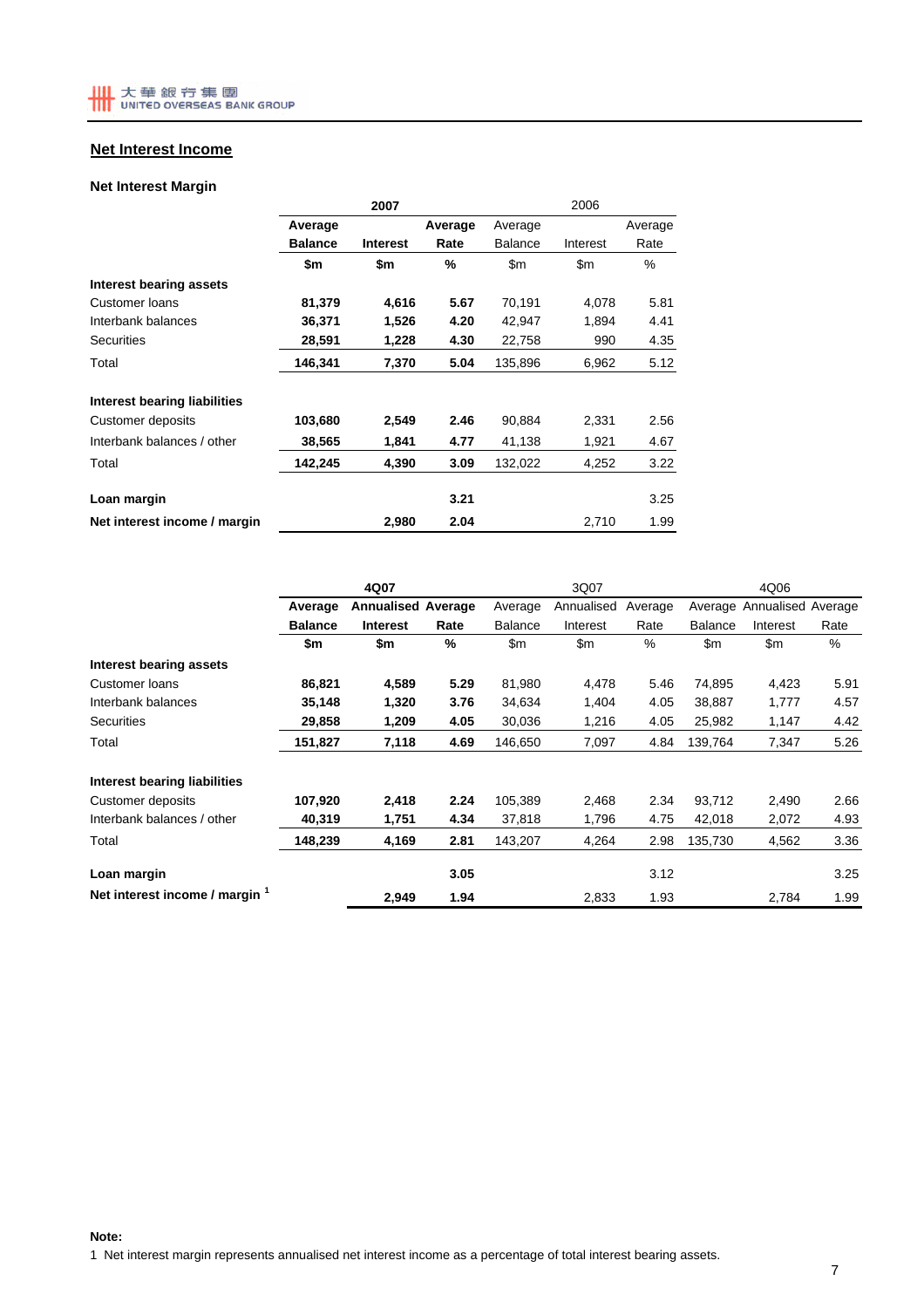# **Net Interest Income** (cont'd)

#### **Volume and Rate Analysis**

|                            |        | 2007 vs 2006  |        |        | 4Q07 vs 3Q07             |        | 4Q07 vs 4Q06 |        |            |
|----------------------------|--------|---------------|--------|--------|--------------------------|--------|--------------|--------|------------|
|                            | Volume | Rate          | Net    | Volume | Rate                     | Net    | Volume       | Rate   | <b>Net</b> |
|                            | Change | Change        | Change | Change | Change                   | Change | Change       | Change | Change     |
|                            | \$m    | $\mathsf{Sm}$ | \$m    | \$m    | \$m\$                    | \$m    | \$m          | \$m    | \$m\$      |
| Interest income            |        |               |        |        |                          |        |              |        |            |
| <b>Customer loans</b>      | 650    | (112)         | 538    | 67     | (39)                     | 28     | 178          | (136)  | 42         |
| Interbank balances         | (290)  | (78)          | (368)  | 5      | (26)                     | (21)   | (43)         | (72)   | (115)      |
| <b>Securities</b>          | 254    | (15)          | 239    | (2)    | $\overline{\phantom{a}}$ | (2)    | 43           | (28)   | 15         |
| Total                      | 614    | (205)         | 409    | 70     | (65)                     | 5      | 178          | (236)  | (58)       |
| Interest expense           |        |               |        |        |                          |        |              |        |            |
| Customer deposits          | 328    | (110)         | 218    | 15     | (27)                     | (12)   | 95           | (113)  | (18)       |
| Interbank balances / other | (118)  | 39            | (79)   | 28     | (40)                     | (12)   | (21)         | (60)   | (81)       |
| Total                      | 210    | (71)          | 139    | 43     | (67)                     | (24)   | 74           | (173)  | (99)       |
| Net interest income        |        |               | 270    |        |                          | 29     |              |        | 41         |

### *2007 vs 2006*

Net interest income rose 10.0% to \$2,980 million mainly contributed by loan growth. Net interest margin increased 5 basis points to 2.04% as a result of improved asset mix. Loan margin decreased 4 basis points to 3.21% mainly due to narrowing of interest spread.

#### *4Q07 vs 3Q07*

Net interest income increased 4.1% to \$743 million. The increase was attributed to loan growth, partly negated by exchange translation. Net interest margin increased 1 basis point to 1.94% on account of improved asset mix. Loan margin decreased 7 basis points to 3.05%. The decrease was due mainly to exchange translation and grant of loans to large corporate clients at relatively lower yields in the quarter.

#### *4Q07 vs 4Q06*

Net interest income grew 5.9% to \$743 million. The increase was from loan growth, partly offset by lower contributions from interbank money market activities and exchange translation. Net interest margin reduced 5 basis points to 1.94%. The decrease was mainly due to investment in low risk short-term assets to avoid liquidity crunch caused by the US subprime crisis, and exchange translation, partly offset by contribution from increased loan volume. The decrease in loan margin by 20 basis points to 3.05% was due to narrowing of interest spread and exchange translation.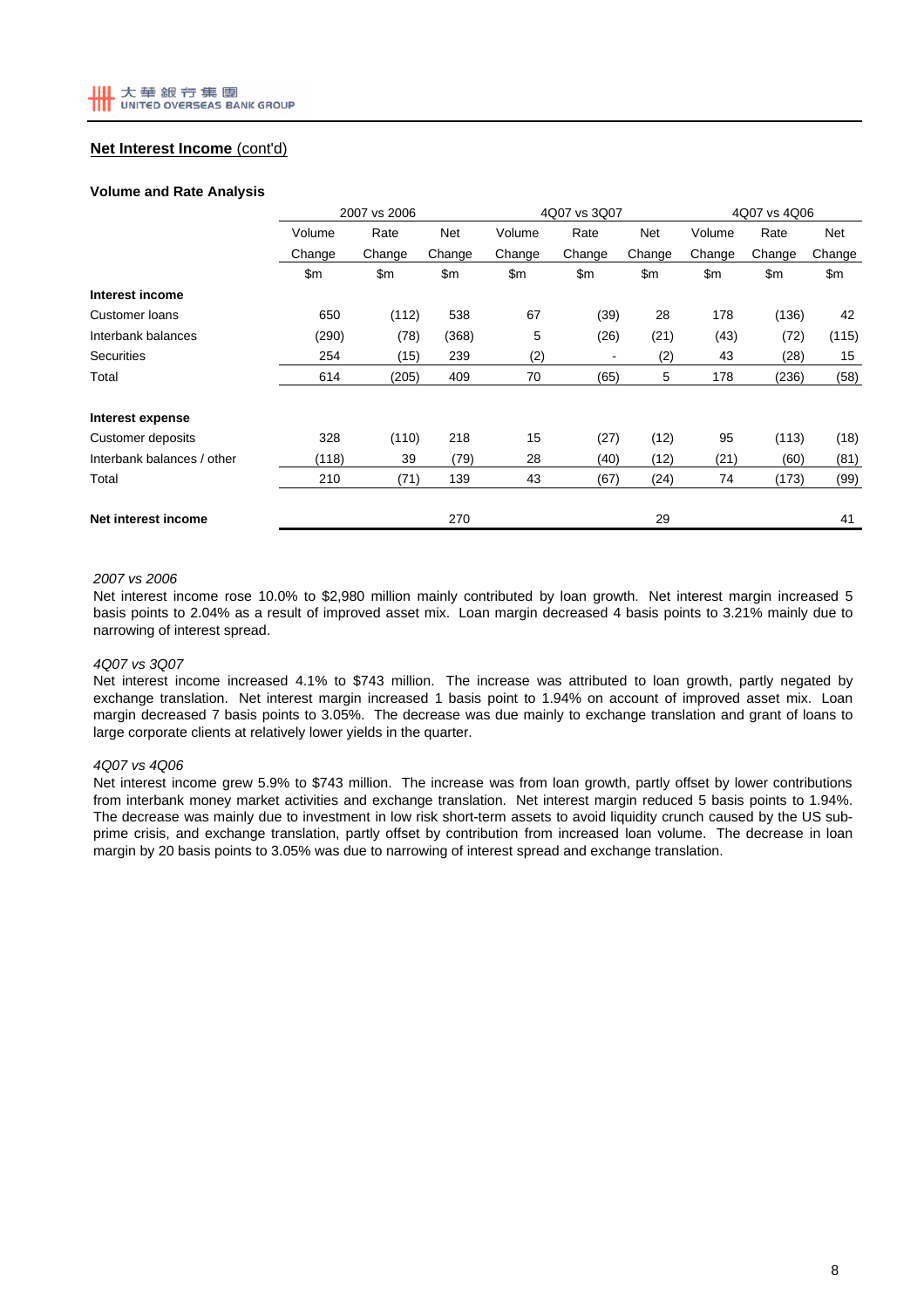

### **Non-Interest Income**

|                                                   | 2007  | 2006 <sup>1</sup> | $+/(-)$   | 4Q07             | 3Q07            | $+/(-)$        | 4Q06           | $+$ /(-)     |
|---------------------------------------------------|-------|-------------------|-----------|------------------|-----------------|----------------|----------------|--------------|
|                                                   | \$m   | \$m\$             | $\%$      | \$m              | \$m\$           | $\%$           | \$m\$          | $\%$         |
| Fee and commission income                         |       |                   |           |                  |                 |                |                |              |
| Credit card                                       | 172   | 138               | 24.5      | 50               | 42              | 19.4           | 40             | 24.1         |
| Fund management                                   | 358   | 210               | 70.7      | 108              | 89              | 21.5           | 79             | 36.3         |
| Futures broking                                   | 34    | 30                | 12.8      | 8                | 9               | (5.3)          | $\overline{7}$ | 10.5         |
| Investment-related                                | 209   | 205               | 1.8       | 67               | 47              | 42.9           | 78             | (13.8)       |
| Loan-related                                      | 202   | 163               | 24.2      | 56               | 57              | (1.7)          | 56             | 0.8          |
| Service charges                                   | 81    | 68                | 19.1      | 22               | 18              | 23.4           | 19             | 18.7         |
| Trade-related                                     | 187   | 164               | 14.1      | 48               | 47              | 0.7            | 45             | 6.5          |
| Other                                             | 34    | 24                | 40.8      | 10               | 9               | 9.3            | 7              | 45.0         |
|                                                   | 1,278 | 1,003             | 27.4      | 370              | 319             | 16.1           | 332            | 11.6         |
| <b>Dividend income</b>                            | 54    | 44                | 21.2      | 6                | 9               | (34.7)         | 10             | (38.4)       |
| <b>Rental income</b>                              | 77    | 64                | 19.6      | 22               | 21              | 6.5            | 16             | 43.1         |
| Other operating income<br>Net gain / (loss) from: |       |                   |           |                  |                 |                |                |              |
| <b>Trading activities</b>                         | 123   | 146               | (15.8)    | $\overline{25}$  | $\overline{27}$ | (7.4)          | 46             | (47.0)       |
| Non-trading activities                            |       |                   |           |                  |                 |                |                |              |
| Financial instruments measured                    |       |                   |           |                  |                 |                |                |              |
| at fair value to profit and loss                  | (94)  | $\overline{7}$    | <b>NM</b> | (29)             | (103)           | 72.0           | 23             | (224.2)      |
| Available-for-sale assets and                     |       |                   |           |                  |                 |                |                |              |
| other                                             | 229   | 103               | 122.3     | 96               | 78              | 22.8           | 52             | 84.7         |
|                                                   | 258   | 256               | 0.7       | 92               | $\overline{2}$  | N <sub>M</sub> | 121            | (24.6)       |
| Disposal / liquidation of                         |       |                   |           |                  |                 |                |                |              |
| subsidiaries / associates                         | 1     | 11                | (92.1)    | 1                | $\mathbf 0$     | <b>NM</b>      | 11             | (93.6)       |
| Disposal of other assets                          | 19    | 26                | (29.6)    | 8                | (0)             | <b>NM</b>      | 3              | 182.3        |
| Insurance income                                  | 23    | 20                | 15.4      | 7                | 5               | 41.7           | 5              | 31.6         |
| Other income                                      | 184   | 89                | 105.3     | 26               | 37              | (30.5)         | 19             | 35.0         |
|                                                   | 484   | 403               | 20.1      | $\overline{133}$ | 44              | 205.8          | 160            | (16.5)       |
| Total                                             | 1,892 | 1,514             | 25.0      | 532              | 393             | 35.5           | 517            | 2.9          |
| Fee and commission income /                       |       |                   |           |                  |                 |                |                |              |
| Total income (%)<br>Non-interest income /         | 26.2  | 23.7              | 2.5 % pt  | 29.0             | 28.8            | 0.2 % pt       | 27.2           | 1.8 % pt     |
| Total income (%)                                  | 38.8  | 35.8              | 3.0 % pt  | 41.7             | 35.5            | 6.2 % pt       | 42.4           | $(0.7)$ % pt |

### *2007 vs 2006*

Non-interest income of the Group increased 25.0% to \$1,892 million. The growth was driven by higher fee and commission income across all business activities, particularly fund management, and higher gain on sale of foreclosed securities. Non-interest income accounted for 38.8% (2006: 35.8%) of total income.

#### *4Q07 vs 3Q07*

Non-interest income rose 35.5% to \$532 million, mainly due to improved trading and investment income and higher fee and commission income from most business activities.

#### *4Q07 vs 4Q06*

Non-interest income increased 2.9% to \$532 million. Higher fee and commission income and gain on sale of foreclosed securities were largely offset by lower trading and investment income resulting from higher mark-to-market losses on investment portfolio.

#### **Note:**

<sup>1</sup> Excluding one-time income of \$613 million, comprising special dividend of \$284 million received from OUE and gain of \$329 million on divestment of OUE and HNL, recorded by the Group in 2Q06.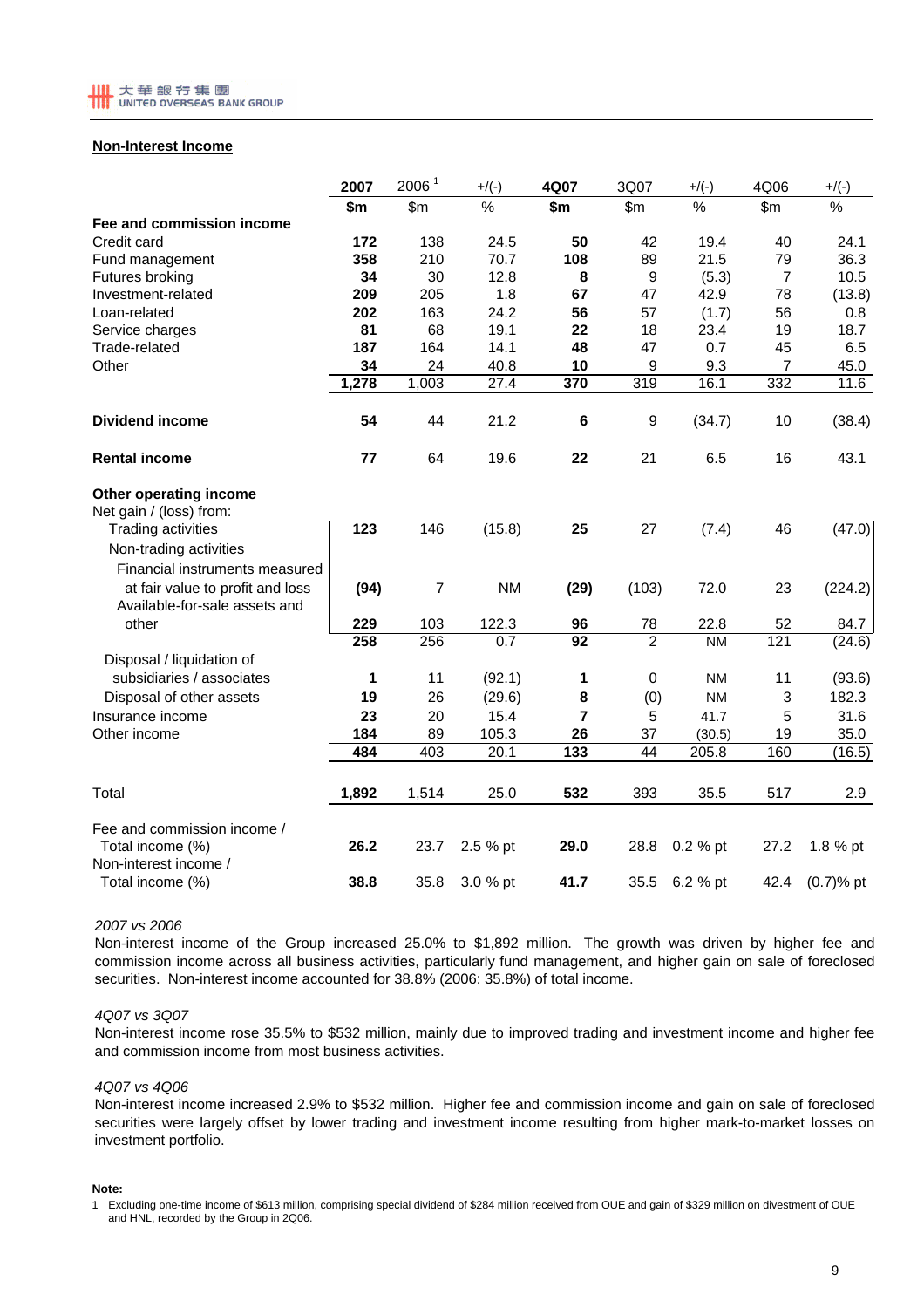

### **Operating Expenses**

|                                | 2007   | 2006     | $+$ /(-)         | 4Q07   | 3Q07   | $+$ /(-)       | 4Q06           | $+$ /(-)     |
|--------------------------------|--------|----------|------------------|--------|--------|----------------|----------------|--------------|
|                                | \$m    | \$m      | %                | \$m    | \$m\$  | %              | $\mathsf{S}$ m | %            |
| <b>Staff costs</b>             |        |          |                  |        |        |                |                |              |
| Salaries, bonus and allowances | 890    | 738      | 20.5             | 231    | 217    | 6.5            | 206            | 12.0         |
| Employer's contribution to     |        |          |                  |        |        |                |                |              |
| defined contribution plans     | 67     | 55       | 21.8             | 19     | 18     | 8.1            | 15             | 31.0         |
| Share-based payment            | 3      |          | <b>NM</b>        | 3      |        | <b>NM</b>      |                | <b>NM</b>    |
| Other                          | 86     | 74       | 16.3             | 26     | 20     | 31.0           | 25             | 3.3          |
|                                | 1,046  | 867      | 20.6             | 279    | 254    | 9.8            | 245            | 13.7         |
| Other operating expenses       |        |          |                  |        |        |                |                |              |
| Revenue-related                | 508    | 418      | 21.4             | 159    | 117    | 35.5           | 124            | 28.6         |
| Occupancy-related              | 170    | 156      | 8.7              | 44     | 44     | 0.4            | 40             | 11.2         |
| IT-related                     | 160    | 160      | 0.4              | 38     | 38     | 0.2            | 50             | (24.5)       |
| Other                          | 135    | 135      | (0.3)            | 36     | 34     | 5.9            | 38             | (6.0)        |
|                                | 972    | 869      | 11.9             | 277    | 233    | 18.9           | 251            | 10.1         |
|                                |        |          |                  |        |        |                |                |              |
| Total                          | 2,018  | 1,736    | 16.3             | 556    | 487    | 14.1           | 497            | 11.9         |
|                                |        |          |                  |        |        |                |                |              |
| Of which:                      |        |          |                  |        |        |                |                |              |
| Depreciation of assets         | 141    | 142      | (0.8)            | 35     | 36     | (1.8)          | 36             | (2.9)        |
| Total IT costs <sup>1</sup>    | 272    | 256      | 6.1              | 67     | 64     | 4.3            | 74             | (9.7)        |
| Total IT costs /               |        |          |                  |        |        |                |                |              |
| Total operating expenses (%)   | 13.5   | 14.7     | $(1.2)$ % pt     | 12.0   |        | 13.2 (1.2)% pt | 14.9           | $(2.9)$ % pt |
| Expense / Income ratio (%)     | 41.4   | $41.1^2$ | $0.3 %$ pt       | 43.6   | 44.0   | $(0.4)$ % pt   | 40.8           | 2.8 % pt     |
| Manpower (number)              | 21,432 |          | 20,102 1,330 no. | 21,432 | 21,209 | 223 no.        | 20,102         | 1,330 no.    |

#### *2007 vs 2006*

Total operating expenses increased 16.3% to \$2,018 million. Staff costs rose 20.6% to \$1,046 million, largely due to higher headcount to support business expansion, increased salaries driven by the tight labour market, and higher bonus provision in line with better business performance. Other operating expenses increased 11.9% to \$972 million, mainly on revenue-related expenses and occupancy-related expenses. Expense-to-income ratio was 0.3% point higher at 41.4%.

#### *4Q07 vs 3Q07*

Total operating expenses increased 14.1% to \$556 million. Staff costs rose 9.8% to \$279 million, mainly due to higher bonus provision in line with improved business performance, and accrual for share-based compensation. Other operating expenses grew 18.9% to \$277 million largely on revenue-related expenses. Expense-to-income ratio improved 0.4% point to 43.6% due to the higher income growth.

### *4Q07 vs 4Q06*

Total operating expenses increased 11.9% to \$556 million. Staff costs rose 13.7% to \$279 million, primarily on increased headcount and higher bonus provision. Other operating expenses increased 10.1% to \$277 million, mainly attributed to higher revenue-related expenses, partly negated by lower IT-related expenses. Expense-to-income ratio was 2.8% points higher at 43.6%.

**Notes:**

<sup>1</sup> Comprise IT staff costs and other IT-related expenses.

<sup>2</sup> Excluding one-time income.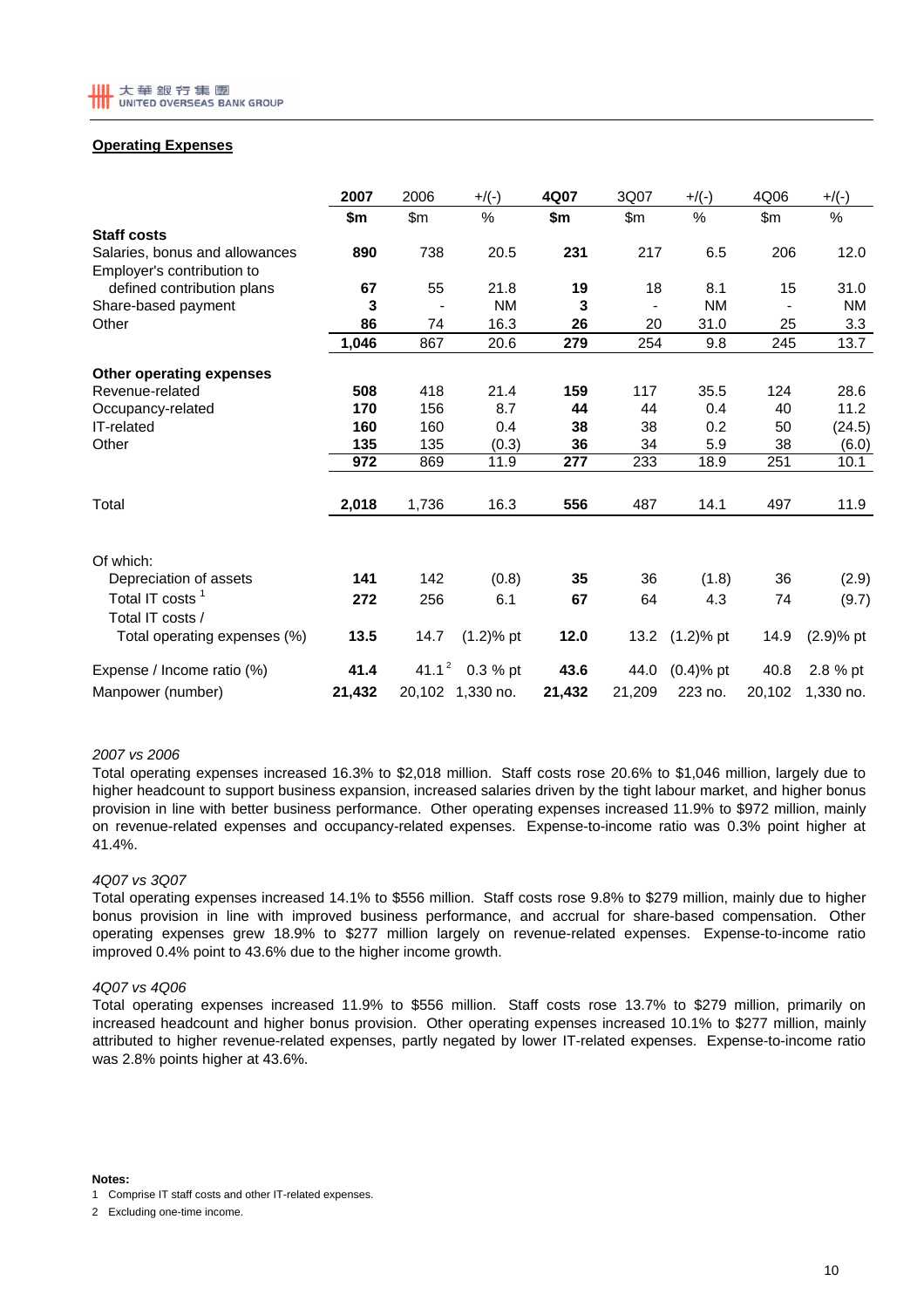

### **Impairment Charges**

|                                     | 2007 | 2006  | $+$ /(-)  | 4Q07 | 3Q07 | $+$ /(-)  | 4Q06 | $+$ /(-)  |
|-------------------------------------|------|-------|-----------|------|------|-----------|------|-----------|
|                                     | \$m  | \$m\$ | %         | \$m  | \$m  | $\%$      | \$m  | $\%$      |
| Individual impairment on loans      |      |       |           |      |      |           |      |           |
| Singapore                           | 15   | 78    | (80.4)    | 22   | (38) | <b>NM</b> | (16) | NM.       |
| Malaysia                            | 46   | 3     | <b>NM</b> | 8    | 3    | 124.9     | 15   | (51.0)    |
| Thailand                            | 87   | 48    | 78.8      | 24   | 5    | 429.7     | 39   | (38.6)    |
| Indonesia                           | (8)  | 2     | (455.0)   | (2)  | (2)  | (19.3)    | 3    | (171.0)   |
| Greater China                       | 3    | 5     | (49.6)    | 3    | 2    | 97.7      | (2)  | NM.       |
| Other                               | 13   | 6     | 127.8     | 11   | 0    | <b>NM</b> | 0    | <b>NM</b> |
|                                     | 155  | 142   | 8.9       | 67   | (30) | <b>NM</b> | 41   | 62.6      |
| Individual impairment on securities |      |       |           |      |      |           |      |           |
| and other assets                    | 145  | 38    | 278.7     | 61   | 34   | 80.2      | 24   | 160.1     |
| Total                               | 300  | 181   | 66.0      | 128  | 4    | <b>NM</b> | 64   | 98.2      |

### *2007 vs 2006*

Group impairment charges increased by 66.0% to \$300 million. The increase was due mainly to provision for a longterm investment, higher provision for CDOs and loans, and lower write-back of provision for properties. These were partly offset by lower impairment charges on equity securities.

#### *4Q07 vs 3Q07*

Impairment charges increased \$124 million to \$128 million. The increase was mainly due to impairment charges on loans as opposed to last quarter's write-back, higher provision set aside for CDOs, and provision for a long-term investment.

#### *4Q07 vs 4Q06*

Impairment charges increased 98.2% to \$128 million, largely due to provision set aside for CDOs, higher impairment charges on loans, provision for a long-term investment and lower write-back of provision for properties. These were partly negated by lower impairment charges on equity securities.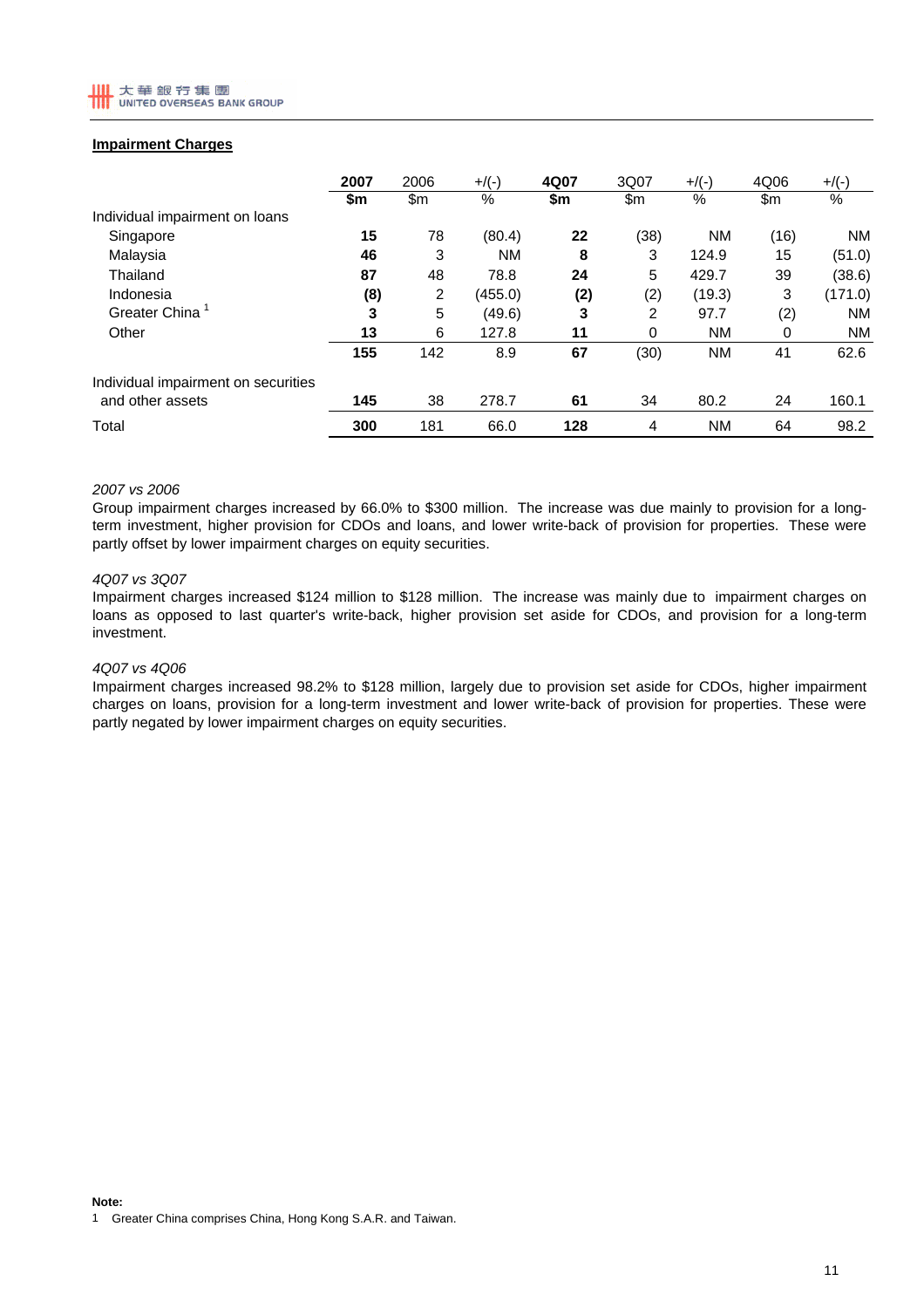

# **Customer Loans**

|                             | <b>Dec-07</b> | Sep-07 | Dec-06 |
|-----------------------------|---------------|--------|--------|
|                             | \$m           | \$m    | \$m    |
| Gross customer loans        | 94,583        | 87,131 | 79,380 |
| Less: Individual impairment | 645           | 698    | 1,235  |
| Collective impairment       | 1.270         | 1.272  | 1.271  |
| Net customer loans          | 92,669        | 85,161 | 76,875 |

|                                       | <b>Dec-07</b> |       | Sep-07         |       | Dec-06 |       |
|---------------------------------------|---------------|-------|----------------|-------|--------|-------|
|                                       | \$m           | %     | $\mathsf{S}$ m | %     | \$m    | %     |
| <b>By Product Group</b>               |               |       |                |       |        |       |
| Housing loans                         | 22,598        | 23.9  | 21,794         | 25.0  | 18,898 | 23.8  |
| Term loans                            | 57,077        | 60.3  | 50,989         | 58.5  | 46,073 | 58.1  |
| Trade financing                       | 6,409         | 6.8   | 5,930          | 6.8   | 5,658  | 7.1   |
| Overdrafts                            | 8,499         | 9.0   | 8,418          | 9.7   | 8,752  | 11.0  |
| Total (gross)                         | 94,583        | 100.0 | 87,131         | 100.0 | 79,380 | 100.0 |
|                                       |               |       |                |       |        |       |
| <b>By Industry</b>                    |               |       |                |       |        |       |
| Transport, storage and communication  | 5,312         | 5.6   | 4,696          | 5.4   | 4,024  | 5.1   |
| Building and construction             | 11,024        | 11.6  | 9,054          | 10.4  | 7,894  | 9.9   |
| Manufacturing                         | 9,840         | 10.4  | 9,614          | 11.0  | 8,860  | 11.1  |
| Non-bank financial institutions       | 16,277        | 17.2  | 13,697         | 15.7  | 12,912 | 16.3  |
| General commerce                      | 12,825        | 13.6  | 12,247         | 14.1  | 11,735 | 14.8  |
| Professionals and private individuals | 11,222        | 11.9  | 10,780         | 12.4  | 10,296 | 13.0  |
| Housing loans                         | 22,598        | 23.9  | 21,794         | 25.0  | 18,898 | 23.8  |
| Other                                 | 5,487         | 5.8   | 5,249          | 6.0   | 4,761  | 6.0   |
| Total (gross)                         | 94,583        | 100.0 | 87,131         | 100.0 | 79,380 | 100.0 |
| <b>By Currency</b>                    |               |       |                |       |        |       |
| Singapore dollar                      | 50,361        | 53.2  | 45,435         | 52.1  | 41,569 | 52.3  |
| US dollar                             | 14,146        | 15.0  | 12,510         | 14.4  | 12,698 | 16.0  |
| Malaysian ringgit                     | 10,821        | 11.4  | 10,392         | 11.9  | 8,655  | 10.9  |
| Thai baht                             | 6,967         | 7.4   | 6,690          | 7.7   | 6,726  | 8.5   |
| Indonesian rupiah                     | 2,332         | 2.5   | 2,271          | 2.6   | 2,188  | 2.8   |
| Other                                 | 9,956         | 10.5  | 9,833          | 11.3  | 7,545  | 9.5   |
| Total (gross)                         | 94,583        | 100.0 | 87,131         | 100.0 | 79,380 | 100.0 |
|                                       |               |       |                |       |        |       |
| <b>By Maturity</b>                    |               |       |                |       |        |       |
| Within 1 year                         | 38,499        | 40.7  | 35,383         | 40.6  | 35,096 | 44.2  |
| Over 1 year but within 3 years        | 13,764        | 14.6  | 12,228         | 14.0  | 10,215 | 12.9  |
| Over 3 years but within 5 years       | 14,324        | 15.1  | 12,304         | 14.1  | 9,490  | 11.9  |
| Over 5 years                          | 27,996        | 29.6  | 27,217         | 31.3  | 24,579 | 31.0  |
| Total (gross)                         | 94,583        | 100.0 | 87,131         | 100.0 | 79,380 | 100.0 |

Net customer loans grew 8.8% and 20.5% over 30 September 2007 and 31 December 2006 respectively to \$92,669 million as at 31 December 2007. The increase was broad-based across most of the product groups and all industries.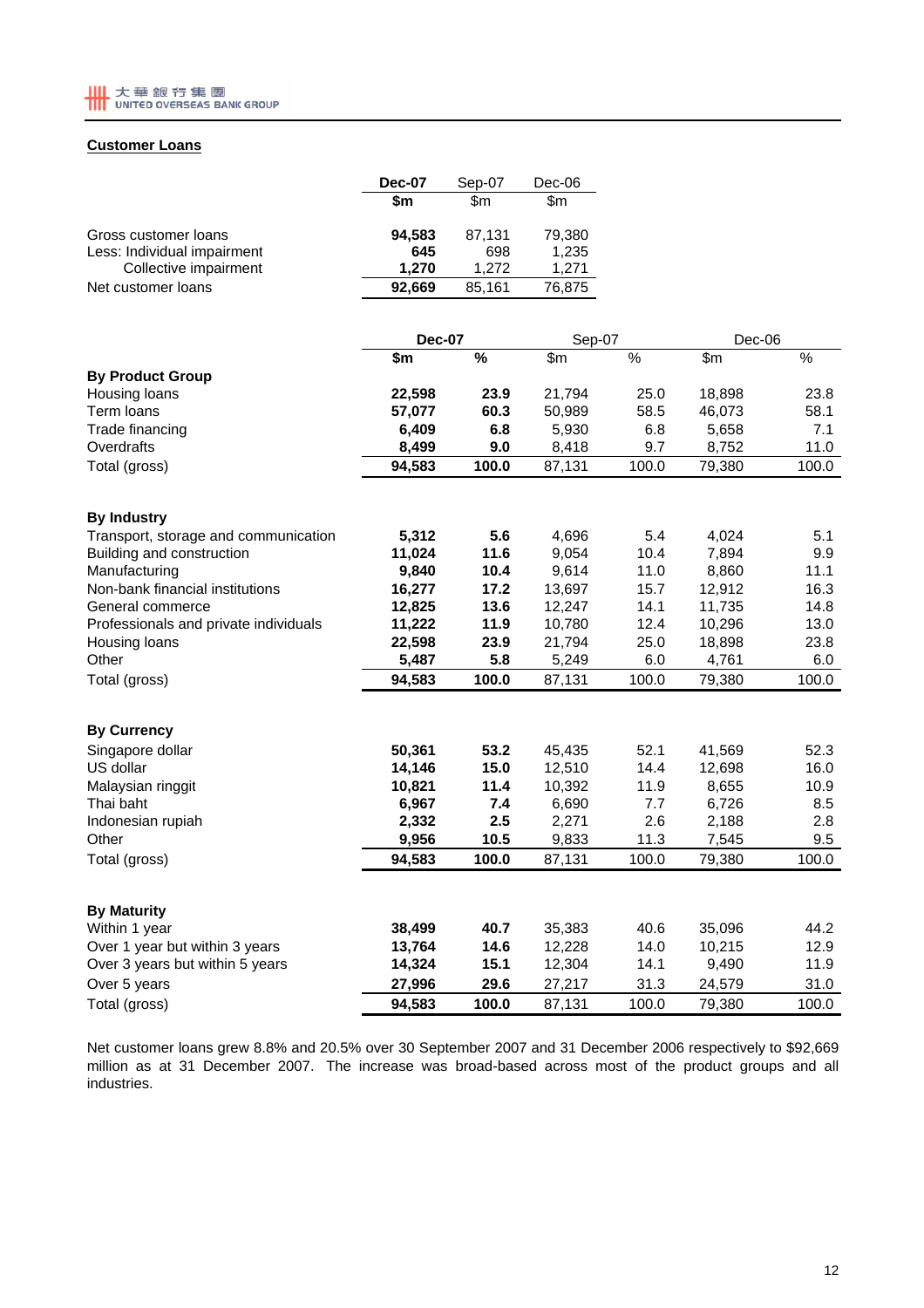

# **Investment Securities**

|                                      | Dec-07 |       | Sep-07 |       | $Dec-06$ |       |
|--------------------------------------|--------|-------|--------|-------|----------|-------|
|                                      | \$m    | %     | \$m\$  | %     | \$m      | %     |
| Transport, storage and communication | 1,261  | 6.4   | 1,338  | 6.8   | 1,029    | 5.8   |
| Building and construction            | 1,047  | 5.3   | 1,134  | 5.7   | 986      | 5.5   |
| Manufacturing                        | 845    | 4.3   | 856    | 4.3   | 1.019    | 5.7   |
| <b>Financial institutions</b>        | 13,570 | 68.8  | 14.001 | 70.8  | 12,430   | 69.5  |
| General commerce                     | 123    | 0.6   | 100    | 0.5   | 182      | 1.0   |
| Other                                | 2,885  | 14.6  | 2,343  | 11.9  | 2,229    | 12.5  |
|                                      | 19,730 | 100.0 | 19,772 | 100.0 | 17,873   | 100.0 |
| Less: Provision for impairment       | 313    |       | 271    |       | 267      |       |
| Total                                | 19,417 |       | 19,501 |       | 17,607   |       |

Investment securities increased 10.3% over 31 December 2006 to \$19,417 million as at 31 December 2007. The growth was mainly due to increased holdings in securities from financial institutions.

### **Total Deposits**

|                                           | <b>Dec-07</b> |       | Sep-07  |       | Dec-06  |       |
|-------------------------------------------|---------------|-------|---------|-------|---------|-------|
|                                           | \$m           | %     | \$m     | %     | \$m     | %     |
| Banker deposits                           | 32,091        | 23.1  | 33,692  | 24.3  | 33,449  | 25.9  |
| Customer deposits                         | 106,967       | 76.9  | 104,798 | 75.7  | 95,552  | 74.1  |
| Total                                     | 139,059       | 100.0 | 138,490 | 100.0 | 129,000 | 100.0 |
| Loans / Deposits ratio (%)                |               | 86.6  |         | 81.3  |         | 80.5  |
| <b>By Maturity</b>                        |               |       |         |       |         |       |
| Within 1 year                             | 135,332       | 97.3  | 134,748 | 97.3  | 125,030 | 96.9  |
| Over 1 year but within 3 years            | 1,564         | 1.1   | 1,582   | 1.2   | 1,734   | 1.4   |
| Over 3 years but within 5 years           | 1,707         | 1.2   | 1,696   | 1.2   | 1,566   | 1.2   |
| Over 5 years                              | 456           | 0.4   | 465     | 0.3   | 670     | 0.5   |
| Total                                     | 139,059       | 100.0 | 138,490 | 100.0 | 129,000 | 100.0 |
| <b>Customer Deposits by Product Group</b> |               |       |         |       |         |       |
| <b>Fixed deposits</b>                     | 68,738        | 64.2  | 67,894  | 64.8  | 61,933  | 64.8  |
| Savings deposits                          | 19,044        | 17.8  | 18,713  | 17.8  | 15,839  | 16.6  |
| Current accounts                          | 15,369        | 14.4  | 14,557  | 13.9  | 14,380  | 15.0  |
| Other                                     | 3,817         | 3.6   | 3,633   | 3.5   | 3,400   | 3.6   |
| Total                                     | 106,967       | 100.0 | 104,798 | 100.0 | 95,552  | 100.0 |

Customer deposits increased 2.1% and 11.9% over 30 September 2007 and 31 December 2006 respectively to \$106,967 million as at 31 December 2007. The increase over the 2 comparative periods was broad-based.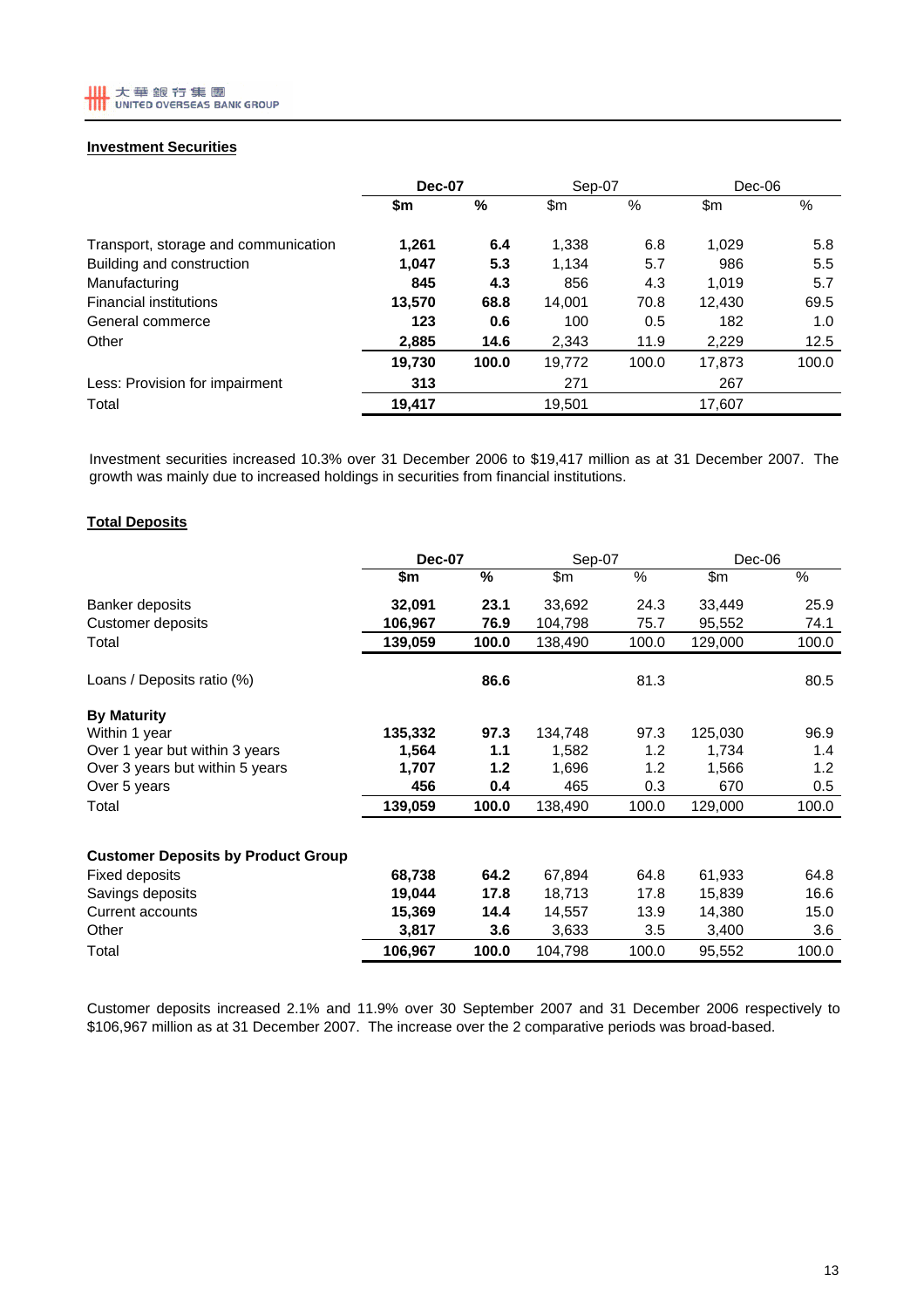

### **Debts Issued**

|                                   | Dec-07 | Sep-07 | Dec-06 |  |
|-----------------------------------|--------|--------|--------|--|
|                                   | \$m    | \$m    | \$m    |  |
| <b>Subordinated debts</b>         |        |        |        |  |
| Due after one year (unsecured)    | 5,242  | 5,265  | 5,261  |  |
| Other debts issued                |        |        |        |  |
| Due within one year (secured) $1$ | -      | 638    | 803    |  |
| Due within one year (unsecured)   | 923    | 313    | 136    |  |
| Due after one year (unsecured)    | 502    | 496    | 396    |  |
|                                   | 1,425  | 1,447  | 1,335  |  |
| Total                             | 6,666  | 6,712  | 6,596  |  |

# **Changes in Ordinary Shares of the Bank**

| Unanges in Uruniary Unares Urthe Bank                                                              |           |                         |           |           |  |
|----------------------------------------------------------------------------------------------------|-----------|-------------------------|-----------|-----------|--|
|                                                                                                    |           | Number of shares ('000) |           |           |  |
|                                                                                                    | 2007      | 2006                    | 4Q07      | 4Q06      |  |
| <b>Issued ordinary shares</b>                                                                      |           |                         |           |           |  |
| Balance at beginning of period                                                                     | 1,523,276 | 1,537,843               | 1,523,756 | 1,523,159 |  |
| Exercise of share options granted under the UOB 1999<br><b>Share Option Scheme</b>                 | 484       | 1,501                   | 4         | 117       |  |
| Share buyback - cancelled                                                                          |           | (16,068)                |           |           |  |
| Balance at end of period                                                                           | 1,523,760 | 1,523,276               | 1,523,760 | 1,523,276 |  |
| <b>Treasury shares</b>                                                                             |           |                         |           |           |  |
| Balance at beginning of period                                                                     |           |                         | (8, 712)  |           |  |
| Share buyback                                                                                      | (11, 597) |                         | (2,885)   |           |  |
| Balance at end of period                                                                           | (11,597)  |                         | (11,597)  |           |  |
| Total                                                                                              | 1,512,163 | 1,523,276               | 1,512,163 | 1,523,276 |  |
|                                                                                                    |           |                         |           |           |  |
|                                                                                                    |           | <b>Dec-07</b>           | Sep-07    | Dec-06    |  |
|                                                                                                    |           | '000                    | '000'     | '000      |  |
| Number of new shares that would have been issued<br>upon exercise of all outstanding options under |           |                         |           |           |  |
| the UOB 1999 Share Option Scheme                                                                   |           | 453                     | 472       | 952       |  |

**Note:** 1 The debts were secured by a floating charge on the assets of Archer 1 Limited, a special purpose entity of the Group.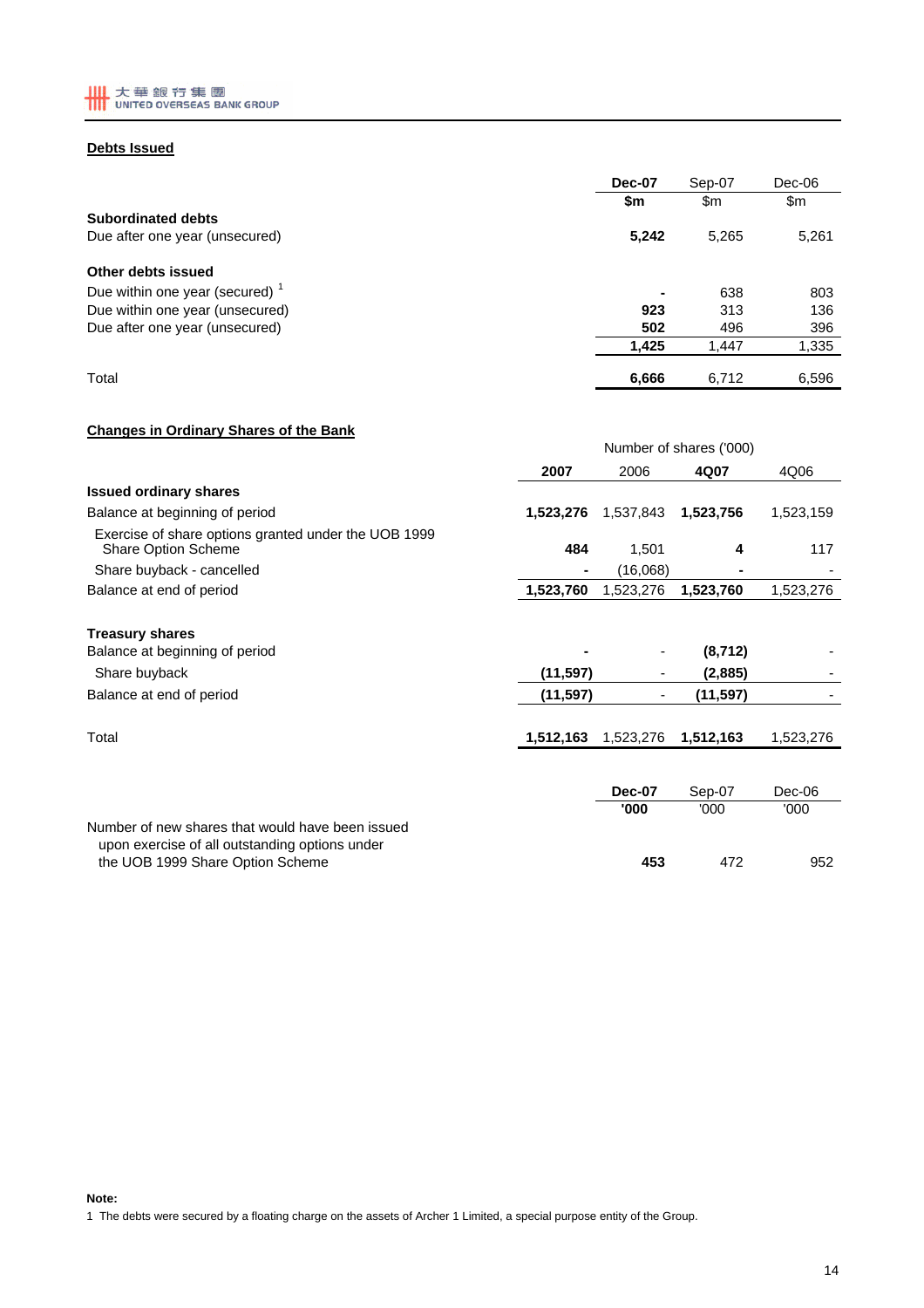# **Non-Performing Loans**

|                                                                | <b>Dec-07</b> | Sep-07 | Dec-06 |
|----------------------------------------------------------------|---------------|--------|--------|
| Non-Performing Loans (NPL) (\$m)                               |               |        |        |
| Substandard                                                    | 1,106         | 1,418  | 2,119  |
| Doubtful                                                       | 76            | 98     | 160    |
| Loss                                                           | 533           | 516    | 886    |
| Total                                                          | 1,715         | 2,032  | 3,165  |
| <b>Cumulative Impairment (\$m)</b>                             |               |        |        |
| Individual                                                     | 647           | 700    | 1,237  |
| Collective                                                     | 1,270         | 1,272  | 1,271  |
| Total                                                          | 1,917         | 1,972  | 2,508  |
| Ratios (%)                                                     |               |        |        |
| NPL as % of                                                    |               |        |        |
| Gross Customer Loans <sup>1</sup>                              | 1.8           | 2.3    | 4.0    |
| <b>Total assets</b>                                            | 1.0           | 1.2    | 2.0    |
| Cumulative impairment as % of                                  |               |        |        |
| <b>Total NPL</b>                                               | 111.8         | 97.0   | 79.2   |
| Unsecured NPL                                                  | 268.5         | 249.0  | 172.6  |
| Gross customer loans <sup>1</sup>                              | 2.0           | 2.3    | 3.2    |
| Collective impairment as % of                                  |               |        |        |
| Gross customer loans net of individual impairment <sup>1</sup> | 1.4           | 1.5    | 1.6    |

Group NPL decreased 15.6% and 45.8% over 30 September 2007 and 31 December 2006 respectively to \$1,715 million as at 31 December 2007. NPL ratio improved to 1.8% compared to 4.0% a year ago.

As at 31 December 2007, total NPL was 58.4% (30 September 2007: 61.0% and 31 December 2006: 54.1%) secured by collateral, and 111.8% (30 September 2007: 97.0% and 31 December 2006: 79.2%) covered by total cumulative impairment.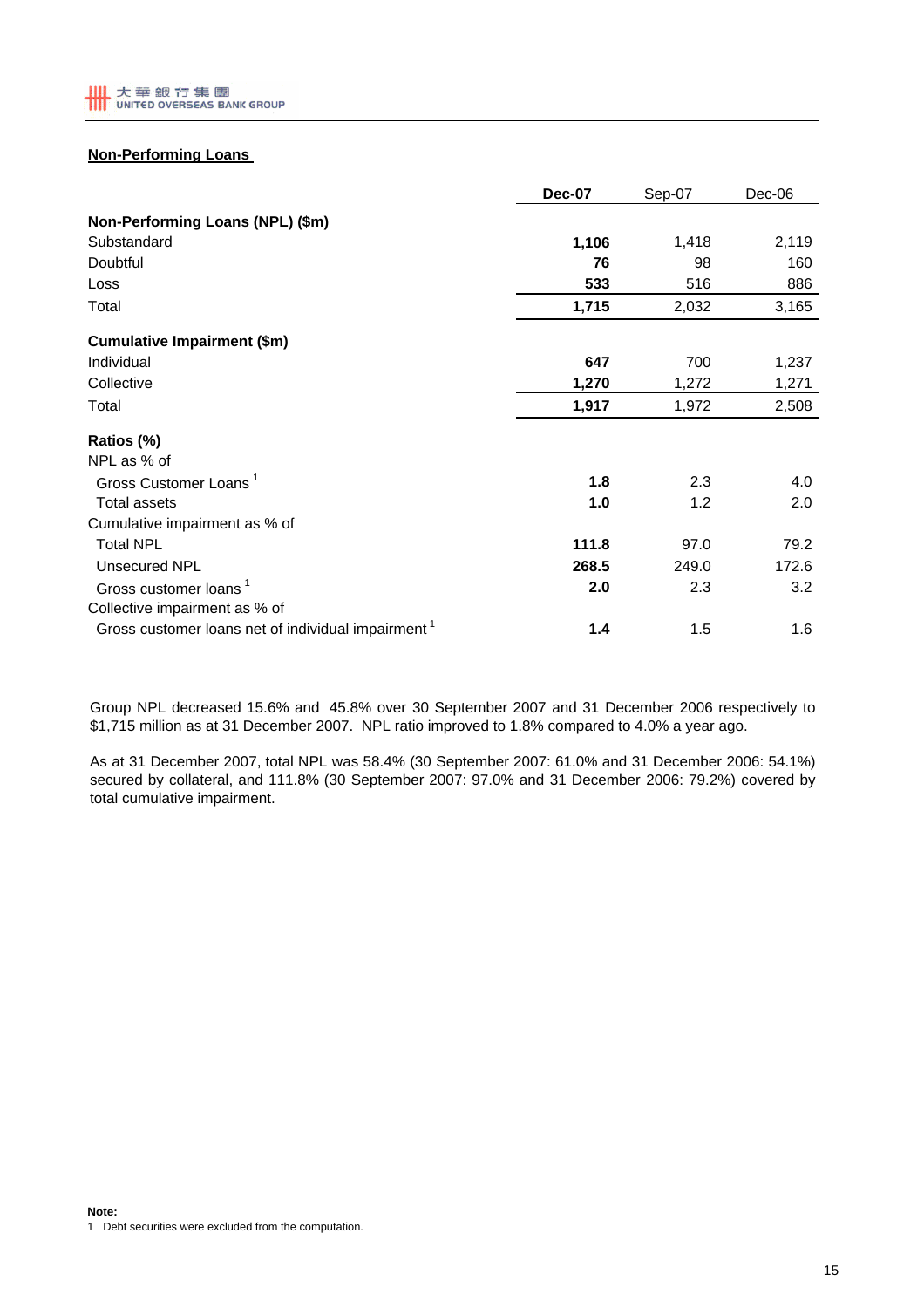

# **Non-Performing Loans** *(cont'd)*

| . <u>.</u><br>-vu. 10<br>1001197<br><b>By Region</b> | <b>NPL</b><br>\$m | Cumulative<br>Impairment<br>\$m | <b>NPL</b><br>Ratio<br>$\%$ | Secured<br><b>NPL</b><br>as % of<br>respective<br><b>NPL</b><br>$\%$ | Cumulative<br>Impairment<br>as % of<br>respective<br><b>NPL</b><br>% |
|------------------------------------------------------|-------------------|---------------------------------|-----------------------------|----------------------------------------------------------------------|----------------------------------------------------------------------|
| <b>Singapore</b>                                     |                   |                                 |                             |                                                                      |                                                                      |
| <b>Dec 07</b>                                        | 630               | 728                             | $1.1$                       | 60.2                                                                 | 115.6                                                                |
| Sep 07                                               | 763               | 772                             | 1.5                         | 60.8                                                                 | 101.2                                                                |
| Dec 06                                               | 1,346             | 1,040                           | 2.8                         | 57.3                                                                 | 77.3                                                                 |
| <b>Malaysia</b>                                      |                   |                                 |                             |                                                                      |                                                                      |
| <b>Dec 07</b>                                        | 495               | 368                             | 4.2                         | 61.8                                                                 | 74.3                                                                 |
| Sep 07                                               | 527               | 343                             | 4.7                         | 65.8                                                                 | 65.1                                                                 |
| Dec 06                                               | 594               | 331                             | 6.3                         | 65.5                                                                 | 55.7                                                                 |
| <b>Thailand</b>                                      |                   |                                 |                             |                                                                      |                                                                      |
| <b>Dec 07</b>                                        | 436               | 348                             | 6.5                         | 45.6                                                                 | 79.8                                                                 |
| Sep 07                                               | 418               | 322                             | 6.6                         | 49.3                                                                 | 77.0                                                                 |
| Dec 06                                               | 823               | 621                             | 12.9                        | 39.4                                                                 | 75.5                                                                 |
| Indonesia                                            |                   |                                 |                             |                                                                      |                                                                      |
| <b>Dec 07</b>                                        | 73                | 103                             | 2.0                         | 74.0                                                                 | 141.1                                                                |
| Sep 07                                               | 77                | 104                             | 2.2                         | 79.2                                                                 | 135.1                                                                |
| Dec 06                                               | 115               | 121                             | 3.7                         | 54.8                                                                 | 105.2                                                                |
| <b>Philippines</b>                                   |                   |                                 |                             |                                                                      |                                                                      |
| <b>Dec 07</b>                                        | 26                | 26                              | 100.0                       | 38.5                                                                 | 100.0                                                                |
| Sep 07                                               | 183               | 110                             | 100.0                       | 58.5                                                                 | 60.1                                                                 |
| Dec 06                                               | 182               | 109                             | 97.8                        | 58.8                                                                 | 59.9                                                                 |
| <b>Greater China</b>                                 |                   |                                 |                             |                                                                      |                                                                      |
| <b>Dec 07</b>                                        | 18                | 66                              | 0.6                         | 94.4                                                                 | 366.7                                                                |
| Sep 07                                               | 21                | 55                              | 0.7                         | 81.0                                                                 | 261.9                                                                |
| Dec 06                                               | 19                | 38                              | 0.7                         | 73.7                                                                 | 200.0                                                                |
| Other                                                |                   |                                 |                             |                                                                      |                                                                      |
| <b>Dec 07</b>                                        | 37                | 278                             | 0.3                         | 97.3                                                                 | 751.4                                                                |
| Sep 07                                               | 43                | 266                             | 0.4                         | 88.4                                                                 | 618.6                                                                |
| Dec 06                                               | 86                | 248                             | 0.9                         | 51.2                                                                 | 288.4                                                                |
| Group                                                |                   |                                 |                             |                                                                      |                                                                      |
| <b>Dec 07</b>                                        | 1,715             | 1,917                           | 1.8                         | 58.4                                                                 | 111.8                                                                |
| Sep 07                                               | 2,032             | 1,972                           | 2.3                         | 61.0                                                                 | 97.0                                                                 |
| Dec 06                                               | 3,165             | 2,508                           | 4.0                         | 54.1                                                                 | 79.2                                                                 |

Lower NPL was recorded across all regions over the year.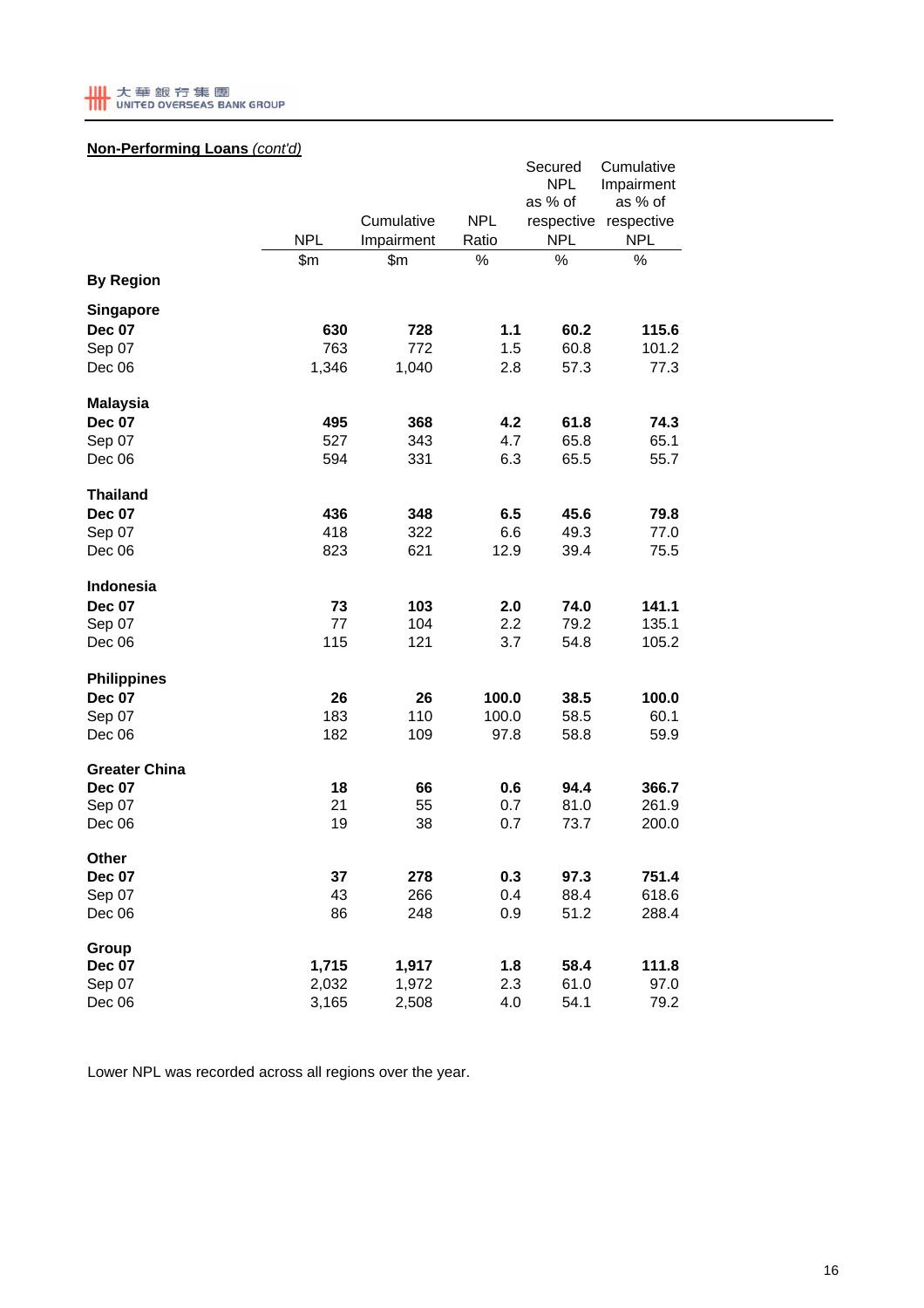

# **Non-Performing Loans** *(cont'd)*

|                                       | <b>Dec-07</b> |                   |            | Sep-07     | $Dec-06$   |            |
|---------------------------------------|---------------|-------------------|------------|------------|------------|------------|
|                                       |               | <b>Individual</b> | Individual |            |            | Individual |
|                                       | <b>NPL</b>    | <b>Impairment</b> | <b>NPL</b> | Impairment | <b>NPL</b> | Impairment |
|                                       | \$m           | \$m               | \$m\$      | \$m\$      | \$m\$      | \$m        |
| <b>By Industry</b>                    |               |                   |            |            |            |            |
| Transport, storage and communication  | 20            | 12                | 27         | 14         | 70         | 41         |
| Building and construction             | 145           | 46                | 263        | 76         | 428        | 141        |
| Manufacturing                         | 418           | 206               | 459        | 211        | 786        | 392        |
| Non-bank financial institutions       | 179           | 33                | 236        | 41         | 398        | 117        |
| General commerce                      | 347           | 171               | 386        | 171        | 651        | 290        |
| Professionals and private individuals | 272           | 111               | 311        | 130        | 408        | 165        |
| Housing loans                         | 263           | 35                | 277        | 20         | 304        | 29         |
| Other                                 | 69            | 31                | 71         | 35         | 117        | 60         |
|                                       | 1,713         | 645               | 2,030      | 698        | 3,162      | 1,235      |
| Debt securities                       | 2             | 2                 | 2          | 2          | 3          | 2          |
| Total                                 | 1,715         | 647               | 2,032      | 700        | 3,165      | 1,237      |
| Restructured NPL (year-to-date)       |               |                   |            |            |            |            |
| Substandard                           | 35            | 4                 | 25         | 1          | 45         | 6          |
| Doubtful                              | 6             | 4                 |            |            | 1          | 1          |
| Loss                                  | 8             | 8                 | 7          | 7          | 3          | 3          |
| Total                                 | 49            | 16                | 32         | 8          | 49         | 10         |

|                                   |       | <b>Dec-07</b> |       | Sep-07 | $Dec-06$ |       |
|-----------------------------------|-------|---------------|-------|--------|----------|-------|
|                                   | \$m   | $\frac{9}{6}$ | \$m   | $\%$   | \$m\$    | %     |
| <b>Ageing</b> (Days) <sup>1</sup> |       |               |       |        |          |       |
| Current                           | 203   | 11.8          | 209   | 10.3   | 270      | 8.5   |
| $\leq 90$                         | 216   | 12.6          | 142   | 7.0    | 281      | 8.9   |
| 91 to 180                         | 202   | 11.8          | 201   | 9.9    | 333      | 10.5  |
| $\geq 181$                        | 1,094 | 63.8          | 1,480 | 72.8   | 2,281    | 72.1  |
| Total                             | 1,715 | 100.0         | 2,032 | 100.0  | 3,165    | 100.0 |
| <b>Secured NPL</b>                |       |               |       |        |          |       |
| Secured                           | 1,001 | 58.4          | 1,240 | 61.0   | 1,712    | 54.1  |
| Unsecured                         | 714   | 41.6          | 792   | 39.0   | 1,453    | 45.9  |
| Total                             | 1,715 | 100.0         | 2,032 | 100.0  | 3.165    | 100.0 |

**Note:**

1 Where payment of interest or principal of an account is overdue, all outstanding balances of that account are deemed non-current and aged accordingly.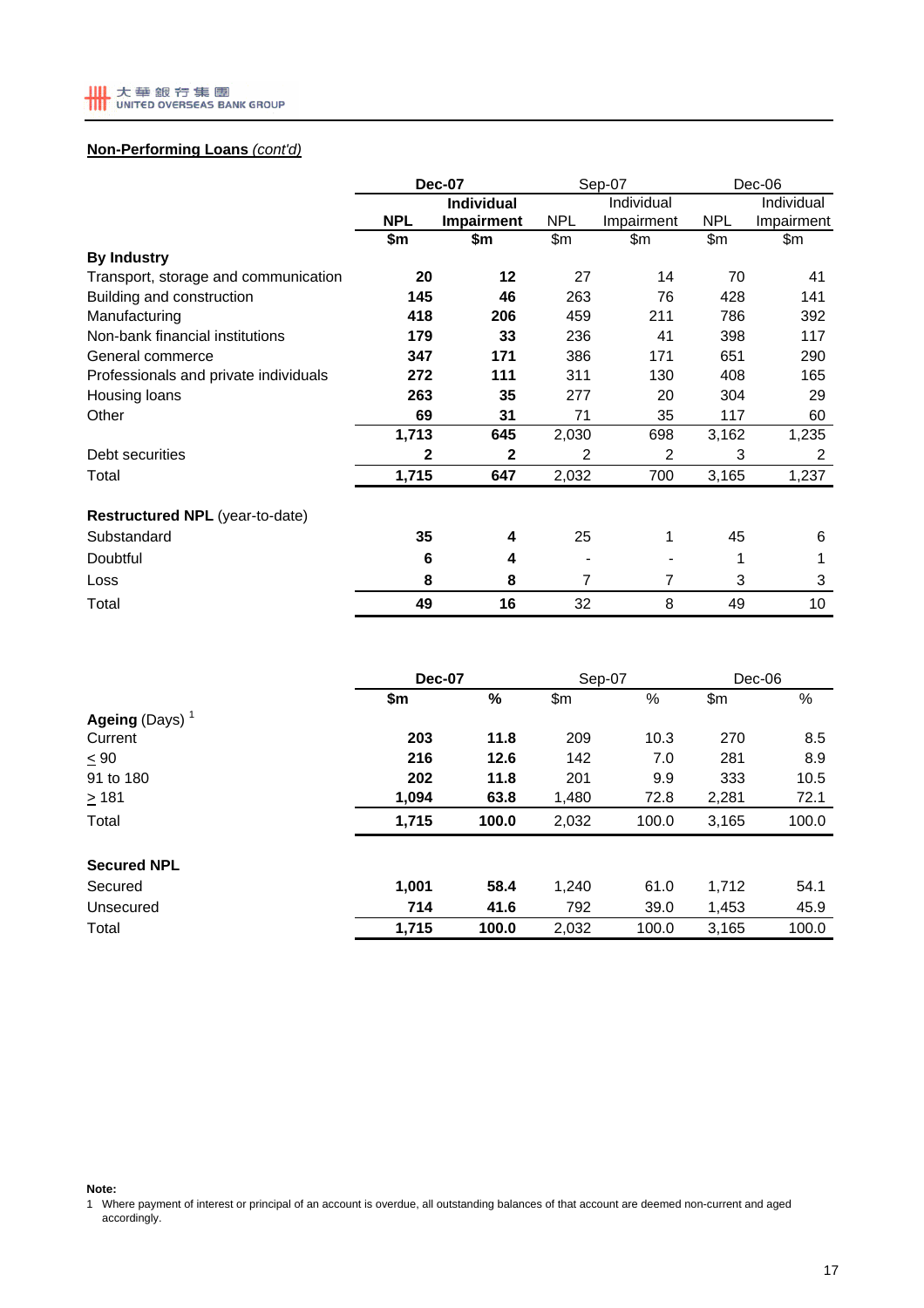

### **Performance by Business Segment**

| <b>PFS</b><br><b>IFS</b><br><b>GMIM</b><br>Other<br>2007<br>1,982<br>1,107<br>50<br>Operating income<br>1,733<br>Operating expenses<br>(809)<br>(607)<br>(430)<br>(103)<br>Impairment charges<br>(59)<br>(61)<br>(65)<br>(115)<br>Amortisation of intangible assets<br>(3)<br>(8)<br>862<br>1,306<br>612<br><b>Segment profit</b><br>(168) | <b>Total</b><br>4,872<br>(1, 949)<br>(300)<br>(11)<br>2,612<br>(69)<br>207<br>2,750<br>169,339<br>4,265 |
|--------------------------------------------------------------------------------------------------------------------------------------------------------------------------------------------------------------------------------------------------------------------------------------------------------------------------------------------|---------------------------------------------------------------------------------------------------------|
|                                                                                                                                                                                                                                                                                                                                            |                                                                                                         |
|                                                                                                                                                                                                                                                                                                                                            |                                                                                                         |
|                                                                                                                                                                                                                                                                                                                                            |                                                                                                         |
|                                                                                                                                                                                                                                                                                                                                            |                                                                                                         |
|                                                                                                                                                                                                                                                                                                                                            |                                                                                                         |
|                                                                                                                                                                                                                                                                                                                                            |                                                                                                         |
| Unallocated corporate expenses                                                                                                                                                                                                                                                                                                             |                                                                                                         |
| Share of profit of associates                                                                                                                                                                                                                                                                                                              |                                                                                                         |
| Profit before tax                                                                                                                                                                                                                                                                                                                          |                                                                                                         |
| 10,531<br>34,021<br>62,232<br>62,555<br><b>Segment assets</b>                                                                                                                                                                                                                                                                              |                                                                                                         |
| 2,324<br>Intangible assets<br>1,191<br>670<br>80                                                                                                                                                                                                                                                                                           |                                                                                                         |
| Investment in associates                                                                                                                                                                                                                                                                                                                   | 1,261                                                                                                   |
| Unallocated assets                                                                                                                                                                                                                                                                                                                         | 85                                                                                                      |
| <b>Total assets</b>                                                                                                                                                                                                                                                                                                                        | 174,950                                                                                                 |
| 39,159<br>6,179<br><b>Segment liabilities</b><br>59,745<br>51,260                                                                                                                                                                                                                                                                          | 156,343                                                                                                 |
| Unallocated liabilities                                                                                                                                                                                                                                                                                                                    | 881                                                                                                     |
| <b>Total liabilities</b>                                                                                                                                                                                                                                                                                                                   | 157,224                                                                                                 |
| <b>Other information</b>                                                                                                                                                                                                                                                                                                                   |                                                                                                         |
| Gross customer loans<br>33,819<br>60,764<br>NPL <sup>1</sup>                                                                                                                                                                                                                                                                               | 94,583                                                                                                  |
| 535<br>1,178<br>Individual impairment <sup>1</sup><br>146<br>499                                                                                                                                                                                                                                                                           | 1,713<br>645                                                                                            |
| Capital expenditure<br>48<br>58<br>7<br>314                                                                                                                                                                                                                                                                                                | 427                                                                                                     |
| Depreciation of assets<br>50<br>55<br>11<br>25                                                                                                                                                                                                                                                                                             | 141                                                                                                     |
|                                                                                                                                                                                                                                                                                                                                            |                                                                                                         |
| $2006^2$                                                                                                                                                                                                                                                                                                                                   |                                                                                                         |
| 1,397<br>834<br>269<br>Operating income<br>1,724                                                                                                                                                                                                                                                                                           | 4,224                                                                                                   |
| Operating expenses<br>(690)<br>(530)<br>(341)<br>(110)                                                                                                                                                                                                                                                                                     | (1,671)                                                                                                 |
| Impairment charges<br>(74)<br>(66)<br>(37)<br>(4)<br>Amortisation of intangible assets<br>(9)<br>(4)                                                                                                                                                                                                                                       | (181)<br>(13)                                                                                           |
| 629<br>1,119<br>456<br>155<br><b>Segment profit</b>                                                                                                                                                                                                                                                                                        | 2,359                                                                                                   |
| Unallocated corporate expenses                                                                                                                                                                                                                                                                                                             | (64)                                                                                                    |
| Share of profit of associates                                                                                                                                                                                                                                                                                                              | 152                                                                                                     |
| Profit before tax                                                                                                                                                                                                                                                                                                                          | 2,446                                                                                                   |
| 9,997<br><b>Segment assets</b><br>29,487<br>50,877<br>65,324                                                                                                                                                                                                                                                                               | 155,685                                                                                                 |
| 1,197<br>2,346<br>671<br>80<br>Intangible assets                                                                                                                                                                                                                                                                                           | 4,293                                                                                                   |
| Investment in associates                                                                                                                                                                                                                                                                                                                   | 1,184                                                                                                   |
| Unallocated assets                                                                                                                                                                                                                                                                                                                         | 149                                                                                                     |
| <b>Total assets</b>                                                                                                                                                                                                                                                                                                                        | 161,312                                                                                                 |
| <b>Segment liabilities</b><br>43,761<br>53,578<br>39,632<br>6,277                                                                                                                                                                                                                                                                          | 143,248                                                                                                 |
| Unallocated liabilities                                                                                                                                                                                                                                                                                                                    | 888                                                                                                     |
| <b>Total liabilities</b>                                                                                                                                                                                                                                                                                                                   | 144,136                                                                                                 |
| <b>Other information</b>                                                                                                                                                                                                                                                                                                                   |                                                                                                         |
| Gross customer loans<br>29,194<br>50,186                                                                                                                                                                                                                                                                                                   | 79,380                                                                                                  |
| NPL <sup>1</sup><br>712<br>2,450                                                                                                                                                                                                                                                                                                           | 3,162                                                                                                   |
| Individual impairment <sup>1</sup><br>194<br>1,041<br>Capital expenditure<br>59<br>71<br>8<br>10                                                                                                                                                                                                                                           | 1,235<br>148                                                                                            |
| Depreciation of assets<br>49<br>55<br>28<br>10                                                                                                                                                                                                                                                                                             | 142                                                                                                     |

**Notes:**

1 Excluding debt securities.

2 Excluding one-time gain.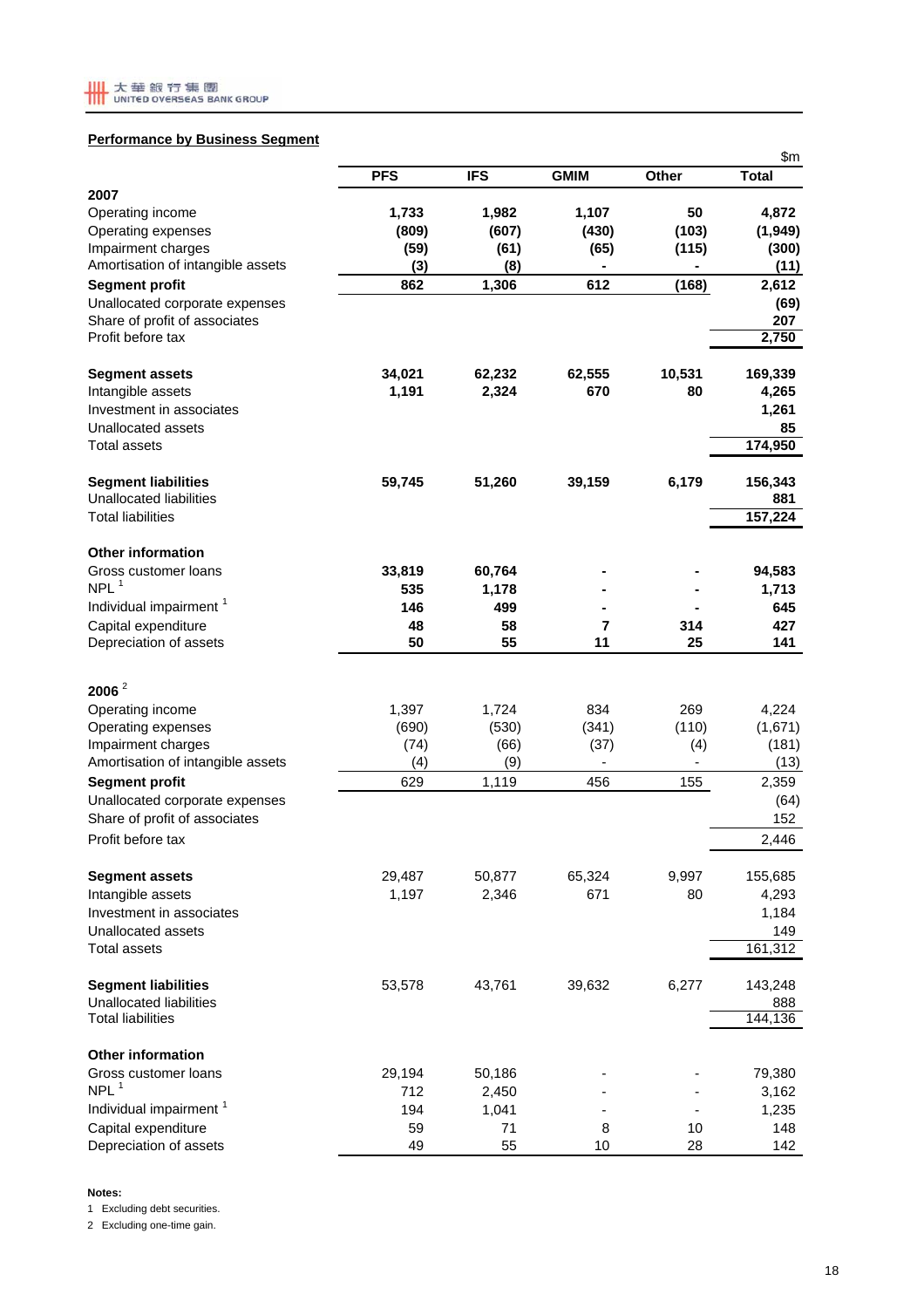## **Performance by Business Segment** *(cont'd)*

The Group's businesses are organised into four segments based on the types of products and services that it provides. These segments are Personal Financial Services ("PFS"), Institutional Financial Services ("IFS"), Global Markets and Investment Management ("GMIM") and Other.

### **Personal Financial Services**

PFS segment covers Consumer, Privilege and Private Banking. Consumer Banking serves the mass individual customers with a wide range of products and services, including deposits, loans, investments, credit and debit cards and life assurance products. Privilege Banking provides an extended range of financial services, including wealth management, offshore and restricted products such as structured notes, funds of hedge funds, and high networth insurance plans to the wealthy and affluent customers. For the accredited investors and high networth individuals, Private Banking provides an elevated level of personal services and consultation.

Segment profit rose 37.0% to \$862 million in 2007. The increase was mainly attributed to higher fee income from sale of investment products, higher net interest income from loan growth and lower impairment charges. These were partially offset by higher staff costs and revenue-related expenses in line with the increased business activities.

### **Institutional Financial Services**

IFS segment encompasses Commercial Banking, Corporate Banking, Corporate Finance and Capital Markets. Commercial Banking serves the small and medium-sized enterprises. Corporate Banking serves large local corporations, government-linked companies and agencies, including non-bank financial institutions. Both Commercial Banking and Corporate Banking provide customers with a broad range of products and services that include current accounts, deposits, lending, asset finance, trade finance, structured finance, cash management and cross-border payments. Corporate Finance serves corporations with services that include lead managing and underwriting equity offerings and providing corporate advisory services. Capital Markets specialises in providing solution-based structures to meet clients' financing requirements in the area of structuring, underwriting and arranging syndicated loans, project finance and structured finance, and underwriting and lead managing bond issues.

Segment profit grew 16.7% to \$1,306 million in 2007. The increase was mainly from net interest income on expanded loan portfolio from both Singapore and overseas operations, higher gain from sale of foreclosed securities and lower impairment charges on loans. These were partially negated by higher staff costs and revenue-related expenses to support the business growth.

### **Global Markets and Investment Management**

GMIM segment provides a comprehensive range of treasury products and services, including foreign exchange, money market, fixed income, derivatives, margin trading, futures broking, gold products, as well as an array of structured products. It is a dominant player in Singapore dollar treasury instruments as well as a provider of banknote services in the region. It also engages in asset management, venture capital management, and proprietary investment activities.

GMIM's profit grew 34.2% to \$612 million in 2007 amidst the US sub-prime and liquidity crisis. The improved performance was primarily attributed to higher gain from interest rate management, higher asset management fees and performance fees.

### **Other**

Other segment includes property-related activities, insurance businesses and the management of capital funds.

The segment recorded a loss of \$168 million in 2007 compared to a profit of \$155 million in 2006. The decrease was mainly due to mark-to-market losses on derivatives contracted to hedge interest rate risk of certain long-term investments, provision for a long-term investment and lower return on capital funds. These were partially offset by higher gain from property-related activities on account of higher rental and occupancy rates.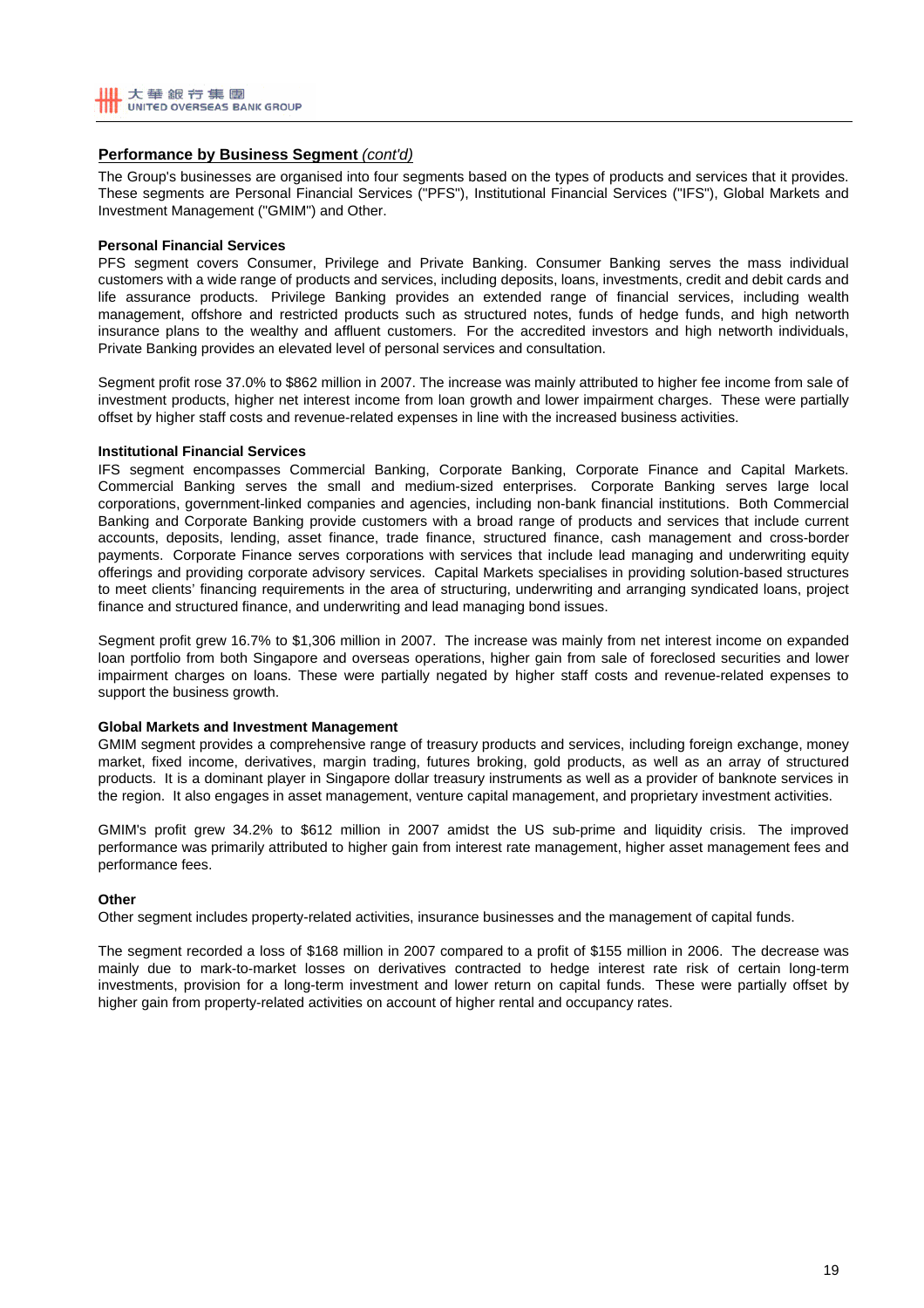

# **Performance by Geographical Segment** <sup>1</sup>

|                               | 2007  | 2006 <sup>2</sup> |       | 4Q07  |       | 3Q07 | 4Q06 |
|-------------------------------|-------|-------------------|-------|-------|-------|------|------|
|                               | \$m   | \$m\$             | \$m   | \$m   | \$m   |      |      |
| <b>Total Operating Income</b> |       |                   |       |       |       |      |      |
| Singapore                     | 2,946 | 2,585             | 745   | 660   | 745   |      |      |
| Malaysia                      | 568   | 489               | 152   | 129   | 146   |      |      |
| Thailand                      | 443   | 400               | 122   | 101   | 108   |      |      |
| Indonesia                     | 258   | 286               | 52    | 63    | 75    |      |      |
| <b>Greater China</b>          | 188   | 127               | 70    | 35    | 29    |      |      |
| Other                         | 469   | 337               | 134   | 119   | 116   |      |      |
| Total                         | 4,872 | 4,224             | 1,275 | 1,107 | 1,219 |      |      |
|                               |       |                   |       |       |       |      |      |
| <b>Profit before Tax</b>      |       |                   |       |       |       |      |      |
| Singapore                     | 1,928 | 1,660             | 412   | 442   | 460   |      |      |
| Malaysia                      | 296   | 314               | 77    | 75    | 79    |      |      |
| Thailand                      | 16    | 55                | 22    | 19    | 16    |      |      |
| Indonesia                     | 134   | 140               | 22    | 35    | 29    |      |      |
| <b>Greater China</b>          | 89    | 73                | 26    | 13    | 33    |      |      |
| Other                         | 298   | 217               | 80    | 79    | 90    |      |      |
|                               | 2,761 | 2,459             | 639   | 663   | 707   |      |      |
| Intangible assets amortised   | (11)  | (13)              | (2)   | (3)   | (3)   |      |      |
| Total                         | 2,750 | 2,446             | 637   | 660   | 704   |      |      |

|                      | <b>Dec-07</b> | Sep-07  | $Dec-06$ |
|----------------------|---------------|---------|----------|
|                      | \$m           | \$m     | \$m      |
| <b>Total Assets</b>  |               |         |          |
| Singapore            | 111,305       | 107,350 | 105,397  |
| Malaysia             | 15,771        | 15,740  | 13,379   |
| Thailand             | 9,740         | 10,036  | 8,042    |
| Indonesia            | 3,943         | 4,155   | 3,503    |
| <b>Greater China</b> | 7.644         | 7,580   | 6.342    |
| Other                | 22,282        | 23,050  | 20,356   |
|                      | 170,685       | 167,911 | 157,019  |
| Intangible assets    | 4,265         | 4,281   | 4,293    |
| Total                | 174,950       | 172,192 | 161,312  |

**Notes:**

1 Based on the location where the transactions and assets are booked which approximates that based on the location of the customers and assets. Information is stated after elimination of inter-segment transactions.

2 Excluding one-time gain.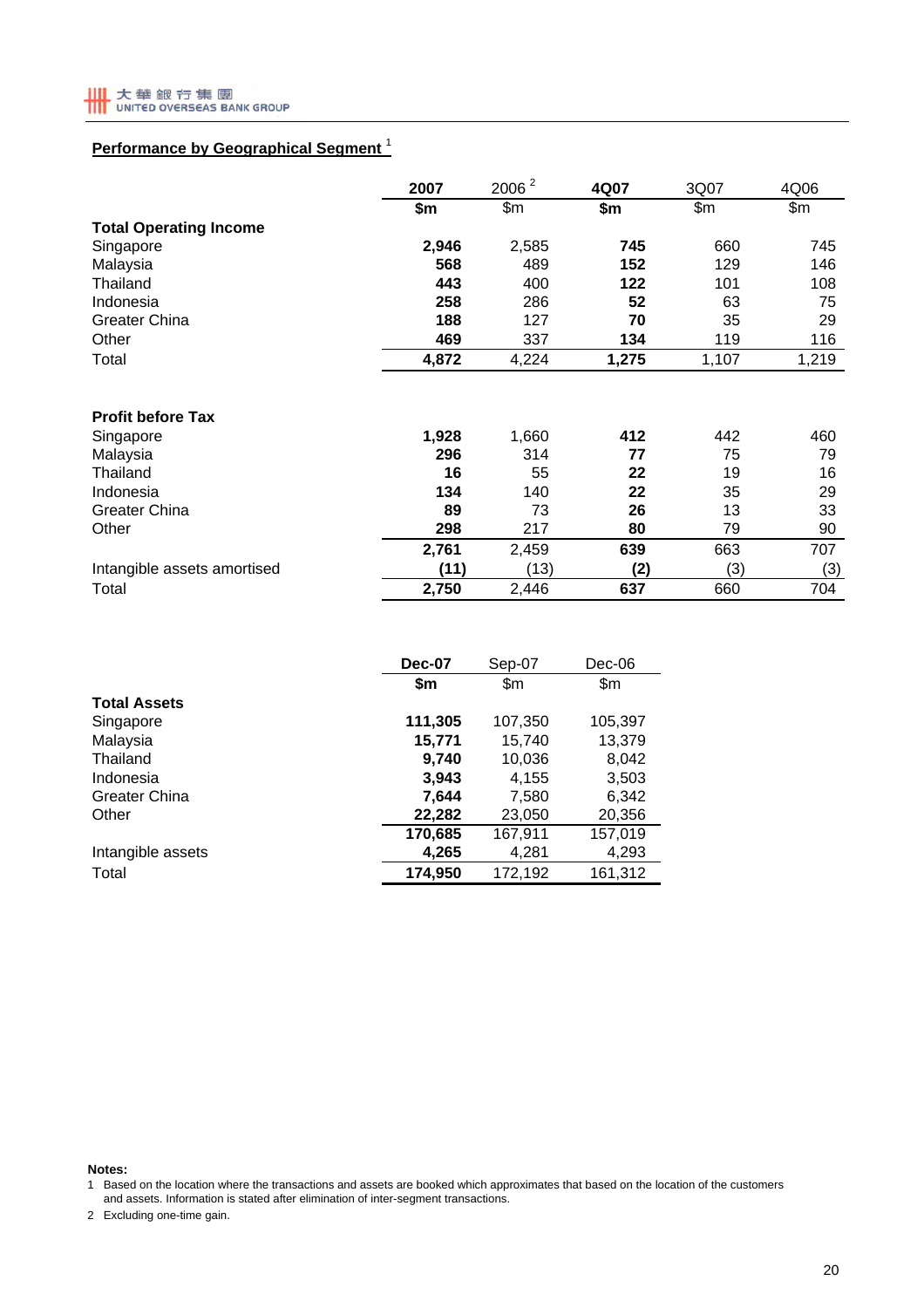# **Capital Adequacy Ratios**

|                                                 | <b>Dec-07</b> | Sep-07  | Dec-06   |
|-------------------------------------------------|---------------|---------|----------|
|                                                 | \$m           | \$m     | \$m\$    |
| <b>Tier 1 capital</b>                           |               |         |          |
| Share capital                                   | 2,014         | 2,070   | 2,247    |
| Subsidiary preference shares                    | 832           | 832     | 832      |
| Disclosed reserves / other                      | 13,894        | 13,603  | 13,116   |
| Deduction of intangible assets                  | (4,279)       | (4,295) | (4, 307) |
|                                                 | 12,461        | 12,210  | 11,888   |
| <b>Upper Tier 2 capital</b>                     |               |         |          |
| Cumulative collective impairment / other        | 1,511         | 1,562   | 1,457    |
| Subordinated notes                              | 5,196         | 5,217   | 5,211    |
|                                                 | 6,707         | 6,779   | 6,668    |
| Deductions from Tier 1 and Upper Tier 2 capital | (1,086)       | (1,215) | (911)    |
| <b>Total capital</b>                            | 18,082        | 17,774  | 17,645   |
| Risk-weighted assets (including market risk)    | 124,772       | 120,181 | 108,405  |
| <b>Capital adequacy ratios</b>                  |               |         |          |
| Tier 1                                          | 10.0%         | 10.2%   | 11.0%    |
| Total                                           | 14.5%         | 14.8%   | 16.3%    |

The Group's tier 1 CAR and total CAR as at 31 December 2007 were 4.0% points and 4.5% points above the minimum 6% and 10% required by MAS respectively.

The lower CARs over the comparative periods were mainly attributed to higher risk-weighted assets from expanded loan portfolio, partly negated by higher retained profit.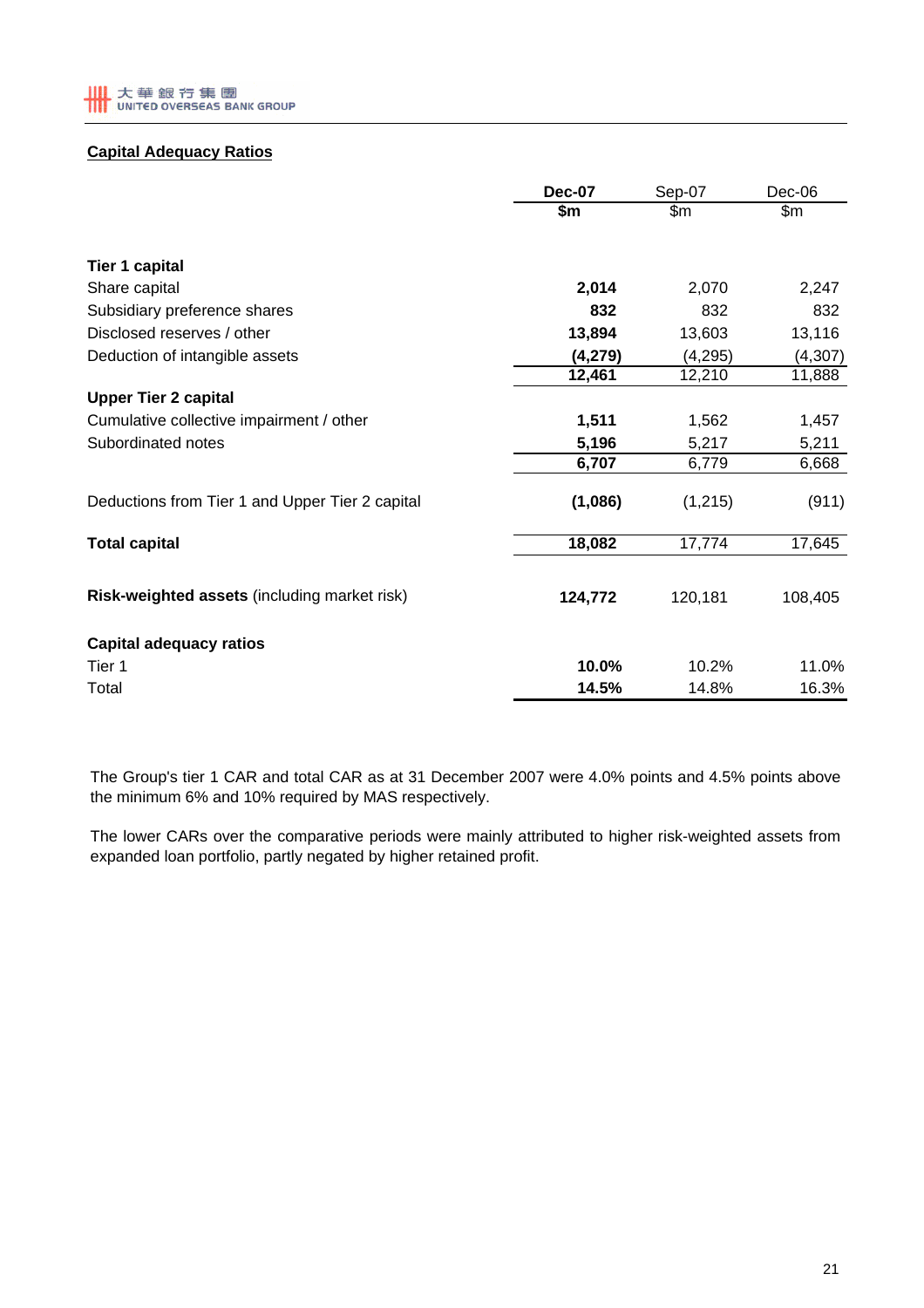# **Consolidated Profit and Loss Account (Audited)**

|                                                                           | 2007  | 2006  | $+$ /(-)       | 4Q07 <sup>1</sup> | 3Q07 <sup>1</sup> | $+$ /(-)      | 4Q06 <sup>1</sup> | $+$ /(-)       |
|---------------------------------------------------------------------------|-------|-------|----------------|-------------------|-------------------|---------------|-------------------|----------------|
|                                                                           | \$m   | \$m   | $\frac{0}{2}$  | \$m               | \$m\$             | $\frac{0}{6}$ | \$m               | $\frac{9}{6}$  |
| Interest income                                                           | 7,371 | 6,962 | 5.9            | 1,794             | 1,789             | 0.3           | 1,852             | (3.1)          |
| Less: Interest expense                                                    | 4,390 | 4,252 | 3.3            | 1,051             | 1,075             | (2.2)         | 1,150             | (8.6)          |
| Net interest income                                                       | 2,980 | 2,710 | 10.0           | 743               | 714               | 4.1           | 702               | 5.9            |
| Dividend income                                                           | 54    | 328   | (83.7)         | 6                 | 9                 | (34.7)        | 10                | (38.4)         |
| Fee and commission income                                                 | 1,278 | 1,003 | 27.4           | 370               | 319               | 16.1          | 332               | 11.6           |
| Rental income                                                             | 77    | 64    | 19.6           | 22                | 21                | 6.5           | 16                | 43.1           |
| Other operating income                                                    | 484   | 732   | (33.9)         | 133               | 44                | 205.8         | 160               | (16.5)         |
| <b>Total non-interest income</b>                                          | 1,892 | 2,127 | (11.0)         | 532               | 393               | 35.5          | 517               | 2.9            |
| <b>Total operating income</b>                                             | 4,872 | 4,837 | 0.7            | 1,275             | 1,107             | 15.2          | 1,219             | 4.7            |
| Less: Staff costs                                                         | 1,046 | 867   | 20.6           | 279               | 254               | 9.8           | 245               | 13.7           |
| Other operating expenses                                                  | 972   | 869   | 11.9           | 277               | 233               | 18.9          | 251               | 10.1           |
| <b>Total operating expenses</b>                                           | 2,018 | 1,736 | 16.3           | 556               | 487               | 14.1          | 497               | 11.9           |
| Operating profit before amortisation<br>and impairment charges            | 2,854 | 3,101 | (8.0)          | 719               | 620               | 16.1          | 722               | (0.3)          |
|                                                                           |       |       |                |                   |                   |               |                   |                |
| Less: Intangible assets amortised                                         | 11    | 13    | (10.3)         | 2                 | 3                 | (18.1)        | 3                 | (25.9)         |
| Impairment charges                                                        | 300   | 181   | 66.0           | 128               | 4                 | <b>NM</b>     | 64                | 98.2           |
| <b>Operating profit after amortisation</b><br>and impairment charges      | 2,543 | 2,908 | (12.5)         | 589               | 613               | (3.9)         | 654               | (9.9)          |
| Share of profit of associates                                             | 207   | 271   | (23.5)         | 48                | 47                | 1.6           | 50                | (4.2)          |
| <b>Profit before tax</b>                                                  | 2,750 | 3,179 | (13.5)         | 637               | 660               | (3.5)         | 704               | (9.5)          |
| Less: Tax                                                                 | 573   | 553   | 3.6            | 117               | 142               | (17.8)        | 150               | (22.2)         |
| Profit for the financial year / period                                    | 2,177 | 2,625 | (17.1)         | 521               | 518               | 0.5           | 554               | (6.1)          |
|                                                                           |       |       |                |                   |                   |               |                   |                |
| Attributable to:<br><b>Equity holders of the Bank</b>                     | 2,109 | 2,570 | (17.9)         | 506               | 501               | 1.1           | 537               |                |
|                                                                           |       |       |                |                   |                   |               |                   | (5.7)          |
| Minority interests                                                        | 67    | 55    | 22.6           | 15                | 18                | (16.7)        | 18                | (16.1)         |
|                                                                           | 2,177 | 2,625 | (17.1)         | 521               | 518               | 0.5           | 554               | (6.1)          |
| Total operating income                                                    |       |       |                |                   |                   |               |                   |                |
| First half                                                                | 2,490 | 2,597 |                |                   |                   |               |                   |                |
| Second half                                                               | 2,382 | 2,240 |                |                   |                   |               |                   |                |
| Profit for the financial year attributed<br>to equity holders of the Bank |       |       |                |                   |                   |               |                   |                |
| <b>First half</b>                                                         | 1,103 | 1,571 |                |                   |                   |               |                   |                |
| Second half                                                               | 1,007 | 1,000 |                |                   |                   |               |                   |                |
| Earnings per ordinary share $(\text{$\$})^2$                              |       |       |                |                   |                   |               |                   |                |
| <b>Basic</b>                                                              | 1.36  | 1.65  | (17.6)         | 1.31              | 1.29              | 1.6           | 1.38              | (5.1)          |
| Diluted                                                                   | 1.36  | 1.65  | (17.6)         | 1.31              | 1.29              | 1.6           | 1.38              | (5.1)          |
| Return on average ordinary                                                |       |       |                |                   |                   |               |                   |                |
| shareholders' equity (%) <sup>2</sup>                                     | 12.6  |       | 17.0 (4.4)% pt | 12.0              | 11.9              | $0.1\%$ pt    |                   | 13.6 (1.6)% pt |

# **Notes:**

1 Unaudited.

2 Annualised for quarters.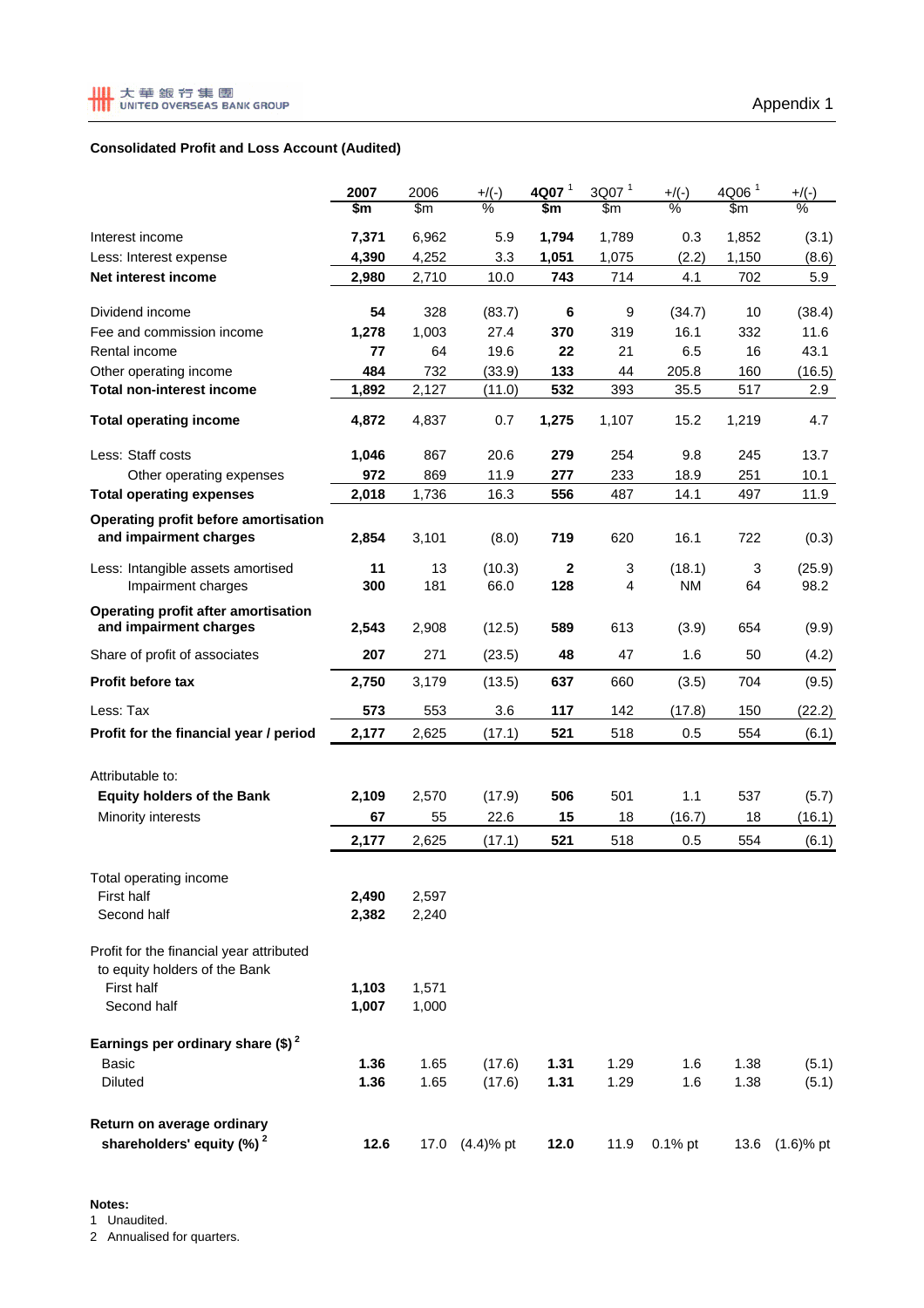# **Consolidated Balance Sheet (Audited)**

|                                                               | <b>Dec-07</b>  | Sep-07 $1$     | Dec-06         |  |
|---------------------------------------------------------------|----------------|----------------|----------------|--|
|                                                               | \$m            | \$m            | \$m            |  |
| <b>Equity</b>                                                 |                |                |                |  |
| Share capital                                                 | 2,014          | 2,070          | 2,247          |  |
| Subsidiary preference shares                                  | 832            | 832            | 832            |  |
| Capital reserves                                              | 3,714          | 4,041          | 3,969          |  |
| Statutory reserves                                            | 3,132          | 3,130          | 3,130          |  |
| Revenue reserves                                              | 7,328          | 6,833          | 6,356          |  |
| Share of reserves of associates                               | 310            | 343            | 257            |  |
| Equity attributable to equity holders of the Bank             | 17,329         | 17,249         | 16,791         |  |
| Minority interests                                            | 398            | 407            | 385            |  |
| Total                                                         | 17,726         | 17,656         | 17,176         |  |
| <b>Liabilities</b>                                            |                |                |                |  |
| Deposits and balances of banks and agents                     | 32,091         | 33,692         | 33,449         |  |
| Deposits and balances of non-bank customers                   | 106,967        | 104,798        | 95,552         |  |
| Bills and drafts payable                                      | 1,824          | 585            | 388            |  |
| Other liabilities                                             | 9,675          | 8,749          | 8,151          |  |
| Debts issued                                                  | 6,666          | 6,712          | 6,596          |  |
| Total                                                         | 157,224        | 154,536        | 144,136        |  |
| <b>Total equity and liabilities</b>                           | 174,950        | 172,192        | 161,312        |  |
|                                                               |                |                |                |  |
| Assets <sup>2</sup>                                           |                |                |                |  |
| Cash, balances and placements with central banks              | 17,667         | 20,707         | 16,301         |  |
| Singapore Government treasury bills and securities            | 9,134          | 9,968          | 7,437          |  |
| Other government treasury bills and securities                | 3,482          | 3,728          | 2,553          |  |
| <b>Trading securities</b>                                     | 410            | 440            | 484            |  |
| Placements and balances with banks and agents                 | 15,207         | 16,379         | 24,531         |  |
| Loans to non-bank customers                                   | 92,669         | 85,161         | 76,875         |  |
| Investment securities                                         | 19,417         | 19,501         | 17,607         |  |
| Other assets                                                  | 9,359<br>1,261 | 8,598          | 8,189          |  |
| Investment in associates<br>Properties and other fixed assets | 2,081          | 1,324<br>2,105 | 1,184<br>1,857 |  |
| Intangible assets                                             | 4,265          | 4,281          | 4,293          |  |
| Total                                                         | 174,950        | 172,192        | 161,312        |  |
|                                                               |                |                |                |  |
| <b>Off-Balance Sheet Items</b>                                |                |                |                |  |
| <b>Contingent liabilities</b>                                 | 13,082         | 11,952         | 10,254         |  |
| <b>Financial derivatives</b>                                  | 388,058        | 417,212        | 489,872        |  |
| Commitments                                                   | 48,359         | 50,215         | 44,595         |  |

### **Notes:**

1 Unaudited.

2 Assets pledged under repurchase agreements were included in the respective asset items.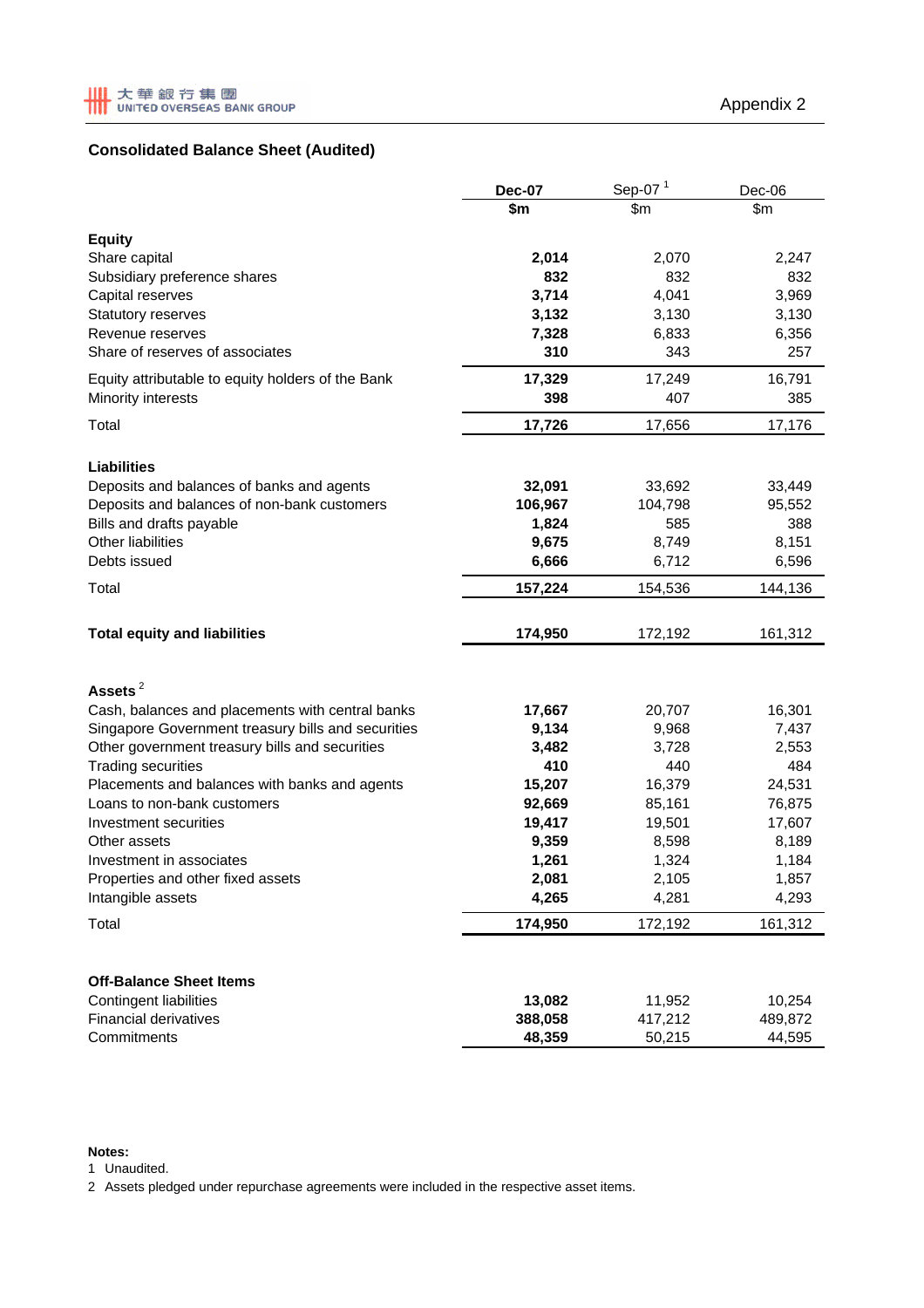# **Consolidated Statement of Changes in Equity (Audited)**

|                                                                    | Equity Attributable to Equity Holders of the Bank |         |                                                  |                                                                                                 |                                                     |                |                                     |                 |          |
|--------------------------------------------------------------------|---------------------------------------------------|---------|--------------------------------------------------|-------------------------------------------------------------------------------------------------|-----------------------------------------------------|----------------|-------------------------------------|-----------------|----------|
|                                                                    | Share                                             | Capital | <b>Subsidiary</b><br>Preference<br><b>Shares</b> | Capital<br><b>Statutory</b><br>Revenue<br><b>Reserves</b><br><b>Reserves</b><br><b>Reserves</b> | Share of<br><b>Reserves of</b><br><b>Associates</b> | Total          | <b>Minority</b><br><b>Interests</b> | Total<br>Equity |          |
|                                                                    | \$m                                               | \$m     | \$m                                              | \$m                                                                                             | \$m                                                 | \$m            | \$m                                 | \$m             | \$m      |
| Balance at 1 January 2007                                          | 2,247                                             | 832     | 3,969                                            | 3,130                                                                                           | 6,356                                               | 257            | 16,791                              | 385             | 17,176   |
| Currency translation adjustments                                   |                                                   | ٠       | (26)                                             |                                                                                                 |                                                     | ٠              | (26)                                | (24)            | (51)     |
| Change in available-for-sale reserve                               |                                                   |         |                                                  |                                                                                                 |                                                     |                |                                     |                 |          |
| Net change in fair value                                           |                                                   |         | 10                                               |                                                                                                 |                                                     | ٠              | 10                                  | (0)             | 9        |
| Transferred to profit and loss<br>account on disposal / impairment |                                                   | ä,      | (146)                                            |                                                                                                 |                                                     | ٠              | (146)                               | (0)             | (146)    |
| Change in share of associates'                                     |                                                   |         |                                                  |                                                                                                 |                                                     |                |                                     |                 |          |
| reserves                                                           |                                                   |         |                                                  |                                                                                                 |                                                     | 48             | 48                                  |                 | 48       |
| Transfer from revenue reserves                                     |                                                   |         |                                                  |                                                                                                 |                                                     |                |                                     |                 |          |
| upon liquidation of associates                                     |                                                   |         |                                                  |                                                                                                 | (5)                                                 | 5              |                                     |                 |          |
| Total gains / (losses) recognised<br>directly in equity            |                                                   |         | (162)                                            |                                                                                                 | (5)                                                 | 53             | (114)                               | (25)            | (139)    |
| Profit for the financial year                                      |                                                   |         |                                                  | $\blacksquare$                                                                                  | 2,109                                               | ٠              | 2,109                               | 67              | 2,177    |
|                                                                    |                                                   |         |                                                  |                                                                                                 |                                                     |                |                                     |                 |          |
| Total gains / (losses) recognised<br>for the financial year        |                                                   |         | (162)                                            |                                                                                                 | 2,105                                               | 53             | 1,995                               | 42              | 2,037    |
| Transfer from / (to) revenue reserves                              |                                                   |         | (96)                                             | 1                                                                                               | 94                                                  |                |                                     |                 |          |
| Change in minority interests                                       |                                                   |         |                                                  |                                                                                                 |                                                     |                |                                     | 20              | 20       |
| <b>Dividends</b>                                                   |                                                   |         |                                                  |                                                                                                 | (1, 227)                                            |                | (1, 227)                            | (50)            | (1, 277) |
| Share buyback - held in treasury                                   | (240)                                             |         |                                                  |                                                                                                 |                                                     |                | (240)                               |                 | (240)    |
| Share-based payment                                                |                                                   |         | 3                                                |                                                                                                 |                                                     |                | 3                                   |                 | 3        |
| Issue of shares under share                                        |                                                   |         |                                                  |                                                                                                 |                                                     |                |                                     |                 |          |
| option scheme                                                      | 6                                                 |         |                                                  |                                                                                                 |                                                     |                | 6                                   |                 | 6        |
| Balance at 31 December 2007                                        | 2,014                                             | 832     | 3,714                                            | 3,132                                                                                           | 7,328                                               | 310            | 17,329                              | 398             | 17,726   |
|                                                                    |                                                   |         |                                                  |                                                                                                 |                                                     |                |                                     |                 |          |
| Balance at 1 January 2006                                          | 1,538                                             | 832     | 4,360                                            | 3,020                                                                                           | 4,963                                               | 217            | 14,929                              | 291             | 15,220   |
| Currency translation adjustments                                   |                                                   | ÷,      | (11)                                             |                                                                                                 |                                                     | $\overline{a}$ | (11)                                | $\overline{c}$  | (9)      |
| Change in available-for-sale reserve<br>Net change in fair value   |                                                   |         | 534                                              |                                                                                                 |                                                     |                | 534                                 | 4               | 538      |
| Transferred to profit and loss                                     |                                                   |         |                                                  |                                                                                                 |                                                     |                |                                     |                 |          |
| account on disposal / impairment<br>Change in share of associates' |                                                   |         | (27)                                             |                                                                                                 |                                                     |                | (27)                                | (0)             | (27)     |
| reserves                                                           |                                                   |         |                                                  |                                                                                                 |                                                     | 40             | 40                                  |                 | 40       |
| Other adjustments                                                  |                                                   |         |                                                  |                                                                                                 |                                                     |                |                                     | 6               | 6        |
| Total gains recognised directly                                    |                                                   |         |                                                  |                                                                                                 |                                                     |                |                                     |                 |          |
| in equity                                                          |                                                   |         | 496                                              |                                                                                                 |                                                     | 40             | 536                                 | 12              | 548      |
| Profit for the financial year                                      |                                                   |         | ÷,                                               |                                                                                                 | 2,570                                               | $\overline{a}$ | 2,570                               | 55              | 2,625    |
| Total gains recognised for the<br>financial year                   |                                                   |         | 496                                              | $\overline{\phantom{m}}$                                                                        | 2,570                                               | 40             | 3,107                               | 67              | 3,174    |
| <b>Effect of Companies (Amendment)</b><br>Act 2005                 | 864                                               |         | (864)                                            |                                                                                                 |                                                     |                |                                     |                 |          |
| Transfer from / (to) revenue reserves                              |                                                   |         | (30)                                             | 110                                                                                             | (80)                                                |                |                                     |                 |          |
| Change in minority interests                                       |                                                   |         |                                                  |                                                                                                 |                                                     |                |                                     | 47              | 47       |
| <b>Dividends</b>                                                   |                                                   |         |                                                  | $\overline{\phantom{m}}$                                                                        | (1,025)                                             |                | (1,025)                             | (19)            | (1,044)  |
| Share buyback - cancelled                                          | (173)                                             |         | 5                                                | $\overline{\phantom{m}}$                                                                        | (72)                                                |                | (240)                               |                 | (240)    |
| Issue of shares under share<br>option scheme                       | 18                                                |         | 1                                                |                                                                                                 |                                                     |                | 20                                  |                 | 20       |
| Balance at 31 December 2006                                        | 2,247                                             | 832     | 3,969                                            | 3,130                                                                                           | 6,356                                               | 257            | 16,791                              | 385             | 17,176   |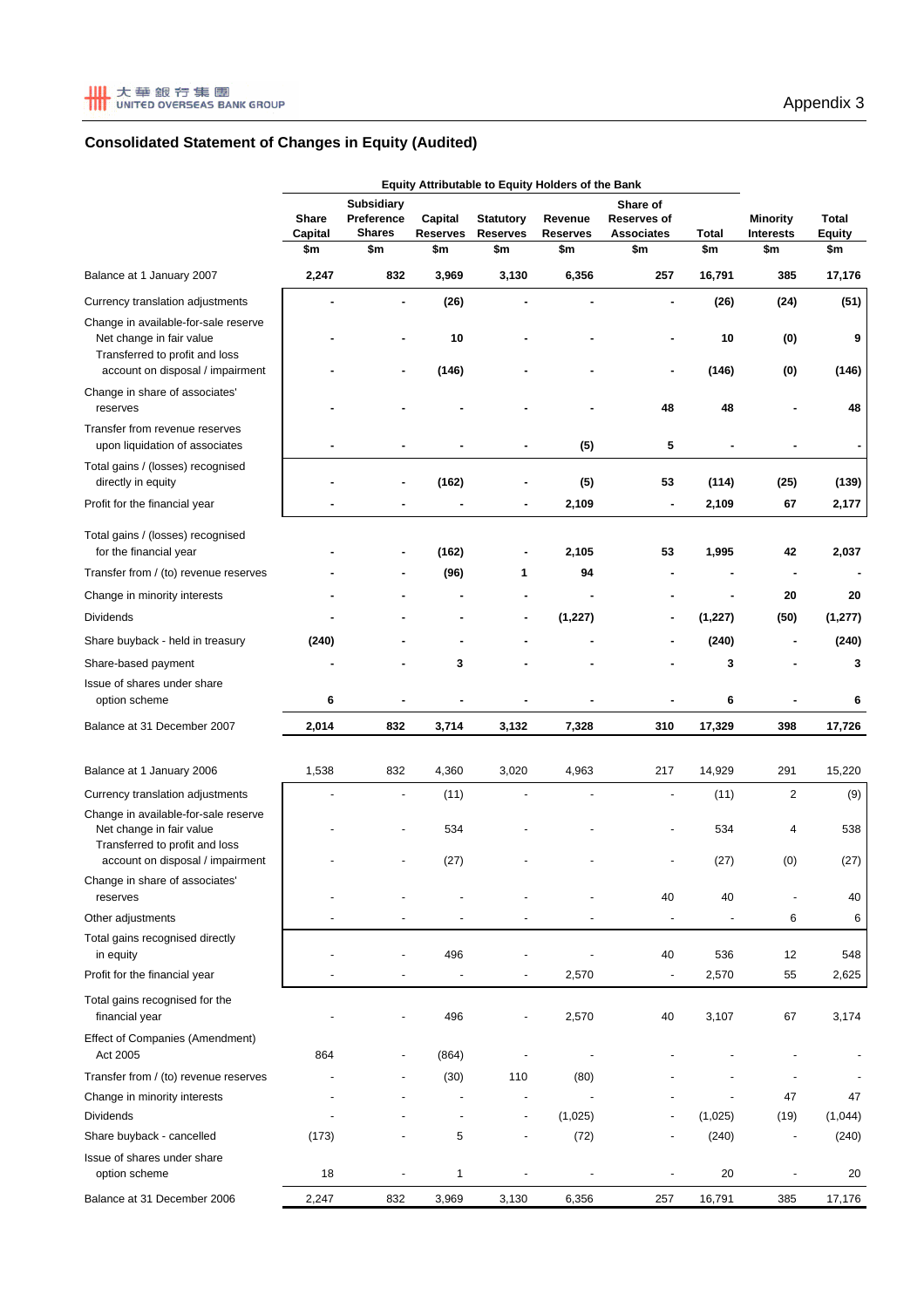|                                                                                                    | Equity Attributable to Equity Holders of the Bank |                             |                        |                        |                        |                                                |                          |                         |                               |
|----------------------------------------------------------------------------------------------------|---------------------------------------------------|-----------------------------|------------------------|------------------------|------------------------|------------------------------------------------|--------------------------|-------------------------|-------------------------------|
|                                                                                                    |                                                   | <b>Subsidiary</b>           |                        |                        |                        | Share of                                       |                          |                         | Total<br><b>Equity</b><br>\$m |
|                                                                                                    | Share<br>Capital<br>\$m                           | Preference<br><b>Shares</b> | Capital                | <b>Statutory</b>       | Revenue                | <b>Reserves of</b><br><b>Associates</b><br>\$m |                          | <b>Minority</b>         |                               |
|                                                                                                    |                                                   | \$m                         | <b>Reserves</b><br>\$m | <b>Reserves</b><br>\$m | <b>Reserves</b><br>\$m |                                                | Total<br>\$m             | <b>Interests</b><br>\$m |                               |
|                                                                                                    |                                                   |                             |                        |                        |                        |                                                |                          |                         |                               |
| Balance at 1 October 2007                                                                          | 2,070                                             | 832                         | 4,041                  | 3,130                  | 6,833                  | 343                                            | 17,249                   | 407                     | 17,656                        |
| Currency translation adjustments                                                                   |                                                   |                             | (61)                   |                        |                        |                                                | (61)                     | (15)                    | (76)                          |
| Change in available-for-sale reserve<br>Net change in fair value<br>Transferred to profit and loss |                                                   |                             | (251)                  |                        |                        |                                                | (251)                    | (3)                     | (254)                         |
| account on disposal / impairment<br>Change in share of associates'                                 |                                                   |                             | (18)                   |                        |                        |                                                | (18)                     | (0)                     | (19)                          |
| reserves                                                                                           |                                                   |                             |                        |                        |                        | (34)                                           | (34)                     |                         | (34)                          |
| Total losses recognised<br>directly in equity                                                      |                                                   |                             | (330)                  |                        |                        | (34)                                           | (364)                    | (19)                    | (383)                         |
| Profit for the financial period                                                                    |                                                   |                             | ä,                     |                        | 506                    | ÷,                                             | 506                      | 15                      | 521                           |
| Total gains / (losses) recognised<br>for the financial period                                      |                                                   |                             | (330)                  |                        | 506                    | (34)                                           | 142                      | (4)                     | 138                           |
| Transfer from / (to) revenue reserves                                                              |                                                   |                             | (0)                    | 1                      | (1)                    |                                                |                          |                         |                               |
| Change in minority interests                                                                       |                                                   |                             |                        |                        | $\blacksquare$         |                                                |                          | (0)                     | (0)                           |
| <b>Dividends</b>                                                                                   |                                                   |                             |                        |                        | (9)                    |                                                | (9)                      | (5)                     | (15)                          |
| Share buyback - held in treasury                                                                   | (57)                                              |                             |                        |                        |                        |                                                | (57)                     |                         | (57)                          |
| Share-based payment                                                                                |                                                   |                             | 3                      |                        |                        |                                                | 3                        |                         | 3                             |
| Issue of shares under share                                                                        |                                                   |                             |                        |                        |                        |                                                |                          |                         |                               |
| option scheme                                                                                      | 0                                                 |                             |                        |                        |                        |                                                | 0                        |                         | 0                             |
| Balance at 31 December 2007                                                                        | 2,014                                             | 832                         | 3,714                  | 3,132                  | 7,328                  | 310                                            | 17,329                   | 398                     | 17,726                        |
| Balance at 1 October 2006                                                                          | 2,246                                             | 832                         | 3,553                  | 3,020                  | 6,023                  | 217                                            | 15,890                   | 370                     | 16,260                        |
| Currency translation adjustments                                                                   |                                                   |                             | 0                      |                        |                        |                                                | $\mathbf 0$              | (1)                     | (1)                           |
| Change in available-for-sale reserve<br>Net change in fair value<br>Transferred to profit and loss |                                                   |                             | 349                    |                        |                        |                                                | 349                      | $\overline{2}$          | 351                           |
| account on disposal / impairment                                                                   |                                                   |                             | (17)                   |                        |                        |                                                | (17)                     | (1)                     | (17)                          |
| Change in share of associates'<br>reserves                                                         |                                                   |                             |                        |                        |                        | 40                                             | 40                       |                         | 40                            |
| Other adjustments                                                                                  |                                                   |                             |                        |                        |                        |                                                |                          | 1                       | 1                             |
| Total gains recognised directly<br>in equity                                                       |                                                   |                             | 332                    |                        |                        | 40                                             | 372                      | 1                       | 374                           |
| Profit for the financial period                                                                    |                                                   |                             |                        |                        | 537                    |                                                | 537                      | 18                      | 554                           |
| Total gains recognised for the<br>financial period                                                 |                                                   |                             | 332                    |                        | 537                    | 40                                             | 909                      | 19                      | 928                           |
| Transfer from / (to) revenue reserves                                                              |                                                   |                             | 84                     | 110                    | (194)                  |                                                |                          |                         |                               |
| Change in minority interests                                                                       |                                                   |                             |                        | ÷,                     | $\overline{a}$         |                                                | $\overline{\phantom{a}}$ | (1)                     | (1)                           |
| Dividends                                                                                          |                                                   |                             |                        | ÷,                     | (10)                   |                                                | (10)                     | (2)                     | (12)                          |
| Issue of shares under share<br>option scheme                                                       | 2                                                 |                             |                        |                        |                        |                                                | 2                        |                         | 2                             |
| Balance at 31 December 2006                                                                        | 2,247                                             | 832                         | 3,969                  | 3,130                  | 6,356                  | 257                                            | 16,791                   | 385                     | 17,176                        |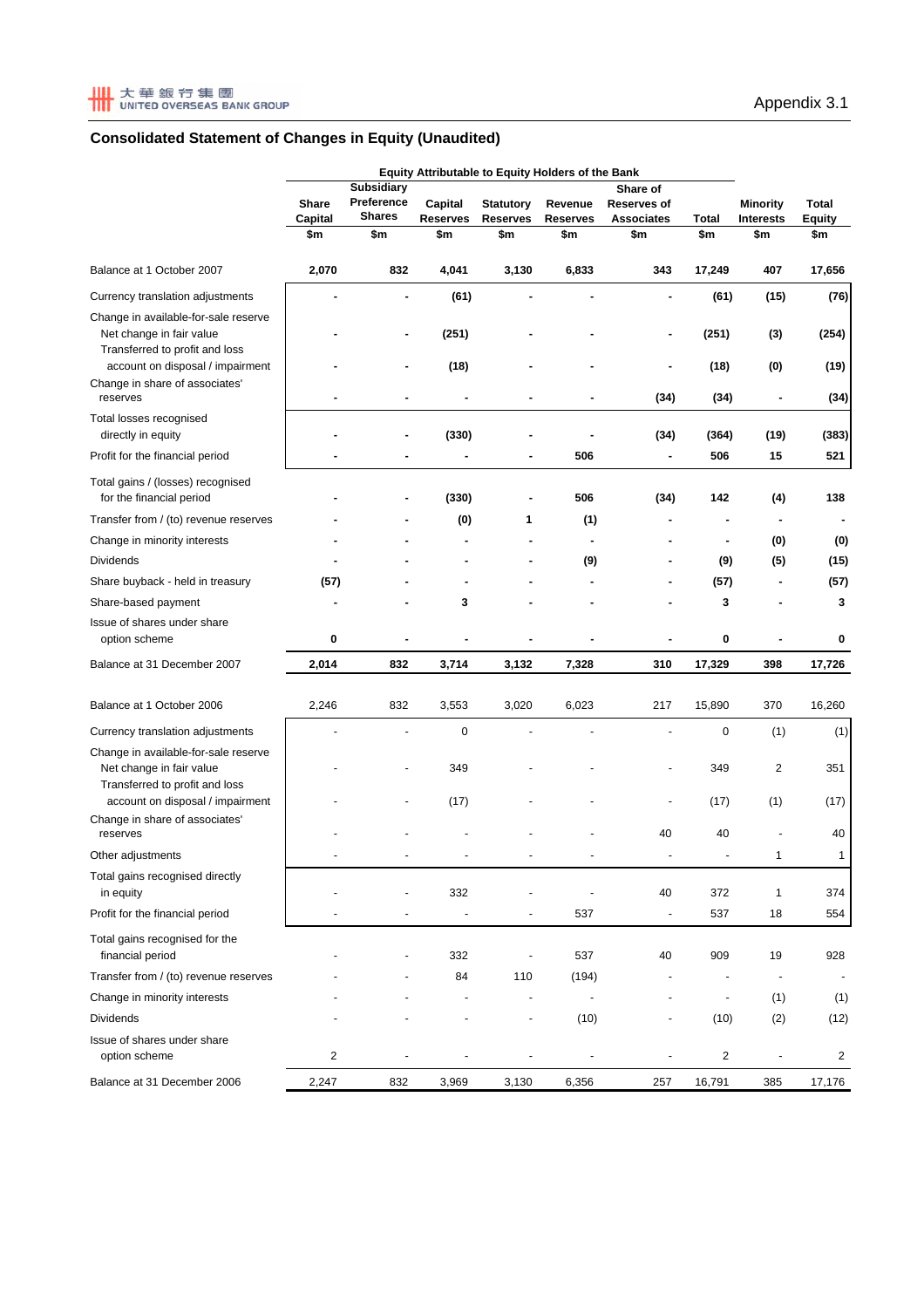# **Consolidated Cash Flow Statement (Audited)**

|                                                                  | 2007       | 2006     |  |
|------------------------------------------------------------------|------------|----------|--|
|                                                                  | \$m        | \$m\$    |  |
| Cash flows from operating activities                             |            |          |  |
| Operating profit before amortisation and impairment charges      | 2,854      | 3,101    |  |
|                                                                  |            |          |  |
| Adjustments for                                                  |            |          |  |
| Depreciation of assets                                           | 141        | 142      |  |
| Net gain on disposal of assets<br>Share-based payment            | (216)      | (439)    |  |
| Operating profit before working capital changes                  | 3<br>2,782 | 2,804    |  |
|                                                                  |            |          |  |
| Changes in working capital                                       |            |          |  |
| Increase in deposits                                             | 10,058     | 14,042   |  |
| Increase in bills and drafts payable                             | 1,435      | 85       |  |
| Increase in other liabilities                                    | 1,551      | 481      |  |
| Decrease in trading securities                                   | 74         | 141      |  |
| Decrease in placements and balances with banks and agents        | 9,324      | 6,814    |  |
| Increase in loans to non-bank customers                          | (15, 949)  | (9, 875) |  |
| Increase in other assets                                         | (1, 235)   | (1,626)  |  |
| Cash generated from operations                                   | 8,040      | 12,866   |  |
| Income tax paid                                                  | (567)      | (350)    |  |
| Net cash provided by operating activities                        | 7,474      | 12,516   |  |
|                                                                  |            |          |  |
| Cash flows from investing activities                             |            |          |  |
| Net cash flow on disposal / (acquisition) of                     |            |          |  |
| Assets held for sale                                             |            | 864      |  |
| Investment securities and associates                             | (1, 812)   | (6, 914) |  |
| Properties and other fixed assets                                | (348)      | (97)     |  |
| Change in minority interests                                     | (5)        | 59       |  |
| Dividends received from associates                               | 144        | 72       |  |
| Net cash used in investing activities                            | (2,021)    | (6,017)  |  |
| Cash flows from financing activities                             |            |          |  |
| Proceeds from issue of shares                                    | 6          | 20       |  |
| Net increase / (decrease) in debts issued                        | 70         | (454)    |  |
| Share buyback                                                    | (240)      | (240)    |  |
| Dividends paid on ordinary shares                                | (1, 185)   | (978)    |  |
| Dividends paid on subsidiary preference shares                   | (44)       | (35)     |  |
| Dividends paid to minority interests                             | (50)       | (19)     |  |
| Net cash used in financing activities                            | (1, 442)   | (1,706)  |  |
|                                                                  |            |          |  |
| Currency translation adjustments                                 | (20)       | (11)     |  |
| Net increase in cash and cash equivalents for the financial year | 3,991      | 4,782    |  |
| Cash and cash equivalents at beginning of the financial year     | 26,292     | 21,510   |  |
| Cash and cash equivalents at end of the financial year           | 30,283     | 26,292   |  |
| Represented by:                                                  |            |          |  |
| Cash, balances and placements with central banks                 | 17,667     | 16,301   |  |
| Singapore Government treasury bills and securities               | 9,134      | 7,437    |  |
| Other government treasury bills and securities                   | 3,482      | 2,553    |  |
| Cash and cash equivalents at end of the financial year           | 30,283     | 26,292   |  |
|                                                                  |            |          |  |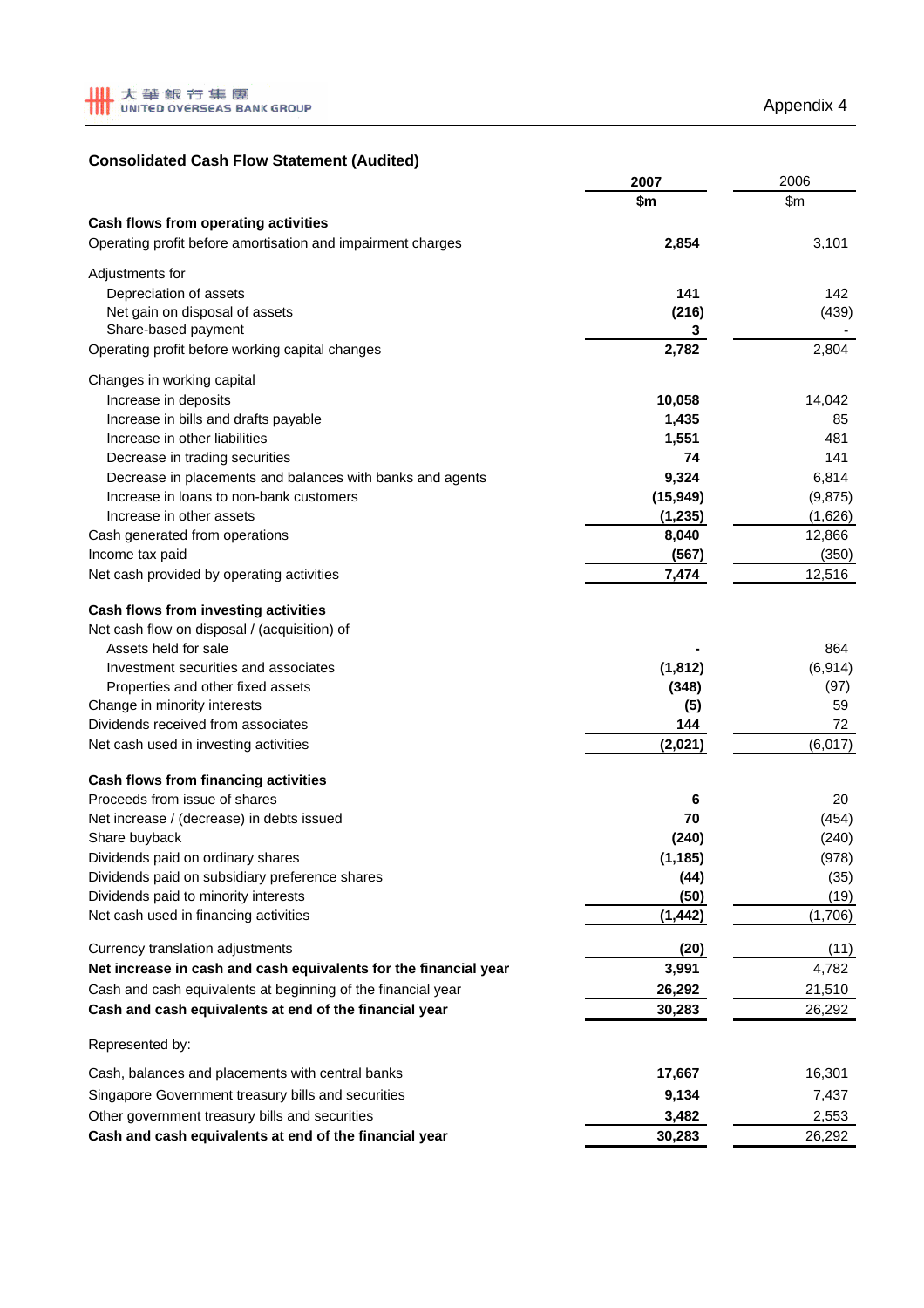# **Balance Sheet of the Bank (Audited)**

|                                                    | <b>Dec-07</b> | Sep-07 <sup>1</sup> | Dec-06  |
|----------------------------------------------------|---------------|---------------------|---------|
|                                                    | \$m           | \$m                 | \$m\$   |
| <b>Equity</b>                                      |               |                     |         |
| Share capital                                      | 2,014         | 2,070               | 2,247   |
| Capital reserves                                   | 3,597         | 3,845               | 3,818   |
| Statutory reserves                                 | 2,753         | 2,753               | 2,753   |
| Revenue reserves                                   | 5,623         | 5,386               | 4,989   |
| Total                                              | 13,987        | 14,054              | 13,807  |
| <b>Liabilities</b>                                 |               |                     |         |
| Deposits and balances of banks and agents          | 30,142        | 30,066              | 30,975  |
| Deposits and balances of non-bank customers        | 84,312        | 81,975              | 75,304  |
| Deposits and balances of subsidiaries              | 4,047         | 4,156               | 3,931   |
| Bills and drafts payable                           | 372           | 380                 | 150     |
| Other liabilities                                  | 7,013         | 6,103               | 5,525   |
| Debts issued                                       | 6,665         | 6,645               | 6,399   |
| Total                                              | 132,551       | 129,327             | 122,285 |
| <b>Total equity and liabilities</b>                | 146,538       | 143,381             | 136,092 |
|                                                    |               |                     |         |
| Assets <sup>2</sup>                                |               |                     |         |
| Cash, balances and placements with central banks   | 14,976        | 16,936              | 13,324  |
| Singapore Government treasury bills and securities | 9,052         | 9,879               | 7,348   |
| Other government treasury bills and securities     | 1,878         | 2,309               | 1,878   |
| <b>Trading securities</b>                          | 110           | 197                 | 106     |
| Placements and balances with banks and agents      | 13,220        | 13,576              | 22,979  |
| Loans to non-bank customers                        | 71,994        | 65,256              | 59,086  |
| Placements with and advances to subsidiaries       | 646           | 1,520               | 660     |
| Investment securities                              | 18,205        | 17,884              | 15,881  |
| Other assets                                       | 7,687         | 7,043               | 6,272   |
| Investment in associates                           | 373           | 373                 | 372     |
| Investment in subsidiaries                         | 3,859         | 3,848               | 3,852   |
| Properties and other fixed assets                  | 1,357         | 1,376               | 1,153   |
| Intangible assets                                  | 3,182         | 3,182               | 3,182   |
| Total                                              | 146,538       | 143,381             | 136,092 |
|                                                    |               |                     |         |
| <b>Off-Balance Sheet Items</b>                     |               |                     |         |
| Contingent liabilities                             | 11,089        | 9,736               | 8,211   |
| <b>Financial derivatives</b>                       | 377,779       | 401,192             | 485,649 |
| Commitments                                        | 39,872        | 41,874              | 36,064  |
|                                                    |               |                     |         |
| Net asset value per ordinary share (\$)            | 9.25          | 9.28                | 9.06    |

# **Notes:**

1 Unaudited.

2 Assets pledged under repurchase agreements were included in the respective asset items.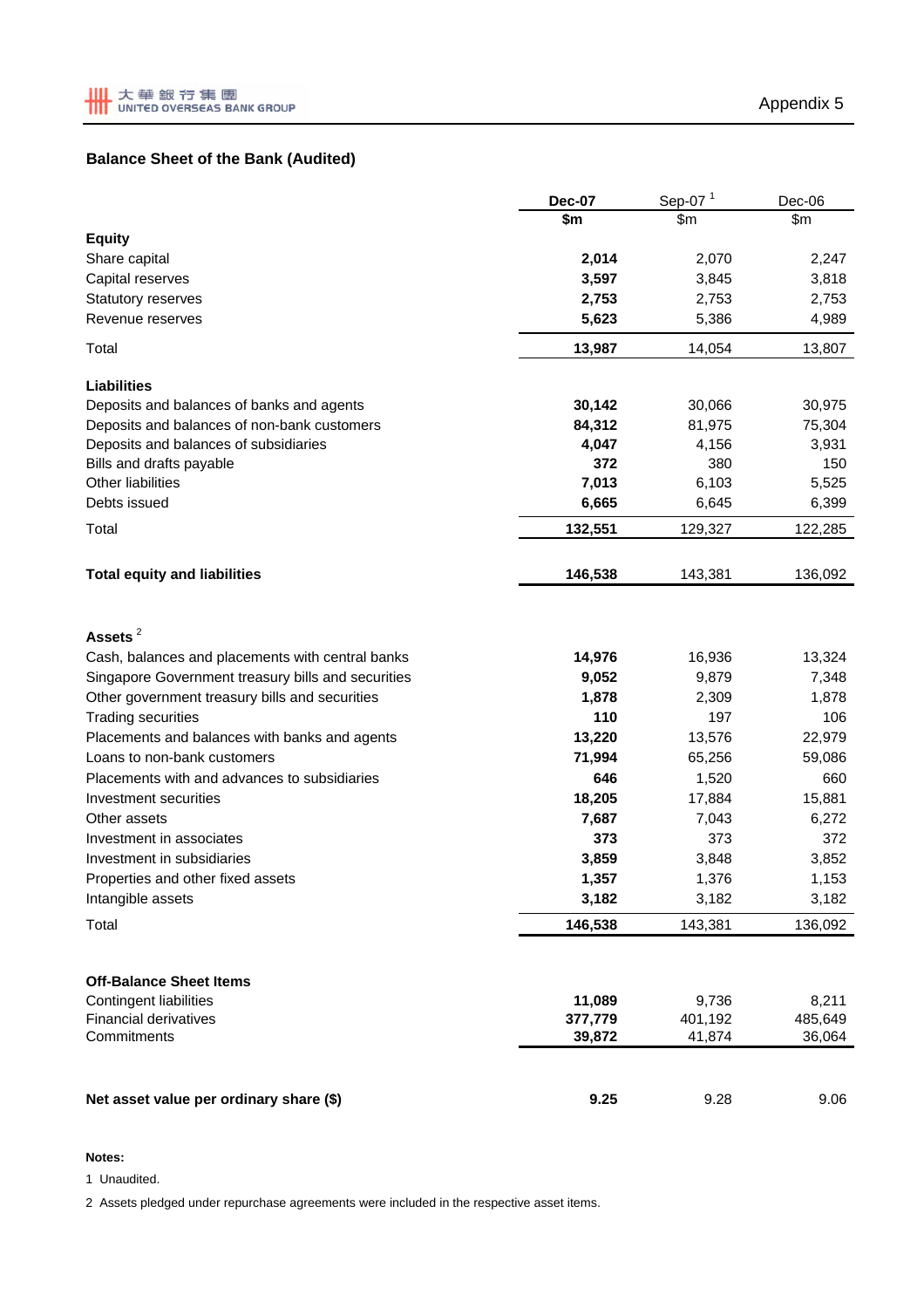# **Statement of Changes in Equity of the Bank (Audited)**

|                                                                    | <b>Share</b><br>Capital | <b>Capital</b><br><b>Reserves</b> | <b>Statutory</b><br><b>Reserves</b> | Revenue<br><b>Reserves</b> | <b>Total Equity</b> |
|--------------------------------------------------------------------|-------------------------|-----------------------------------|-------------------------------------|----------------------------|---------------------|
|                                                                    | \$m                     | \$m                               | \$m                                 | \$m                        | \$m                 |
| Balance at 1 January 2007                                          | 2,247                   | 3,818                             | 2,753                               | 4,989                      | 13,807              |
| Currency translation adjustments                                   |                         | (3)                               |                                     |                            | (3)                 |
| Change in available-for-sale reserve                               |                         |                                   |                                     |                            |                     |
| Net change in fair value                                           |                         | (31)                              |                                     |                            | (31)                |
| Transferred to profit and loss<br>account on disposal / impairment |                         | (143)                             |                                     |                            | (143)               |
| Total losses recognised directly in equity                         |                         | (176)                             |                                     |                            | (176)               |
| Profit for the financial year                                      |                         |                                   |                                     | 1,771                      | 1,771               |
| Total gains / (losses) recognised for the<br>financial year        |                         | (176)                             |                                     | 1,771                      | 1,595               |
| Transfer to revenue reserves                                       |                         | (48)                              |                                     | 48                         |                     |
| <b>Dividends</b>                                                   |                         |                                   |                                     | (1, 185)                   | (1, 185)            |
| Share buyback - held in treasury                                   | (240)                   |                                   |                                     |                            | (240)               |
| Share-based payment                                                |                         | 3                                 |                                     |                            | 3                   |
| Issue of shares under share<br>option scheme                       | 6                       |                                   |                                     |                            | 6                   |
| Balance at 31 December 2007                                        | 2,014                   | 3,597                             | 2,753                               | 5,623                      | 13,987              |
| Balance at 1 January 2006                                          | 1,538                   | 4,391                             | 2,646                               | 3,907                      | 12,482              |
| Currency translation adjustments                                   |                         | (5)                               |                                     |                            | (5)                 |
| Change in available-for-sale reserve                               |                         |                                   |                                     |                            |                     |
| Net change in fair value                                           |                         | 419                               |                                     |                            | 419                 |
| Transferred to profit and loss<br>account on disposal / impairment |                         | (31)                              |                                     |                            | (31)                |
| Total gains recognised directly in equity                          |                         | 382                               |                                     |                            | 382                 |
| Profit for the financial year                                      |                         |                                   |                                     | 2,142                      | 2,142               |
| Total gains recognised for the<br>financial year                   |                         | 382                               |                                     | 2,142                      | 2,524               |
| Effect of Companies (Amendment) Act 2005                           | 864                     | (864)                             |                                     |                            |                     |
| Transfer from / (to) revenue reserves                              |                         | (98)                              | 107                                 | (10)                       |                     |
| <b>Dividends</b>                                                   |                         |                                   |                                     | (978)                      | (978)               |
| Share buyback - cancelled                                          | (173)                   | 5                                 |                                     | (72)                       | (240)               |
| Issue of shares under share<br>option scheme                       | 18                      | 1                                 |                                     |                            | 20                  |
| Balance at 31 December 2006                                        | 2,247                   | 3,818                             | 2,753                               | 4,989                      | 13,807              |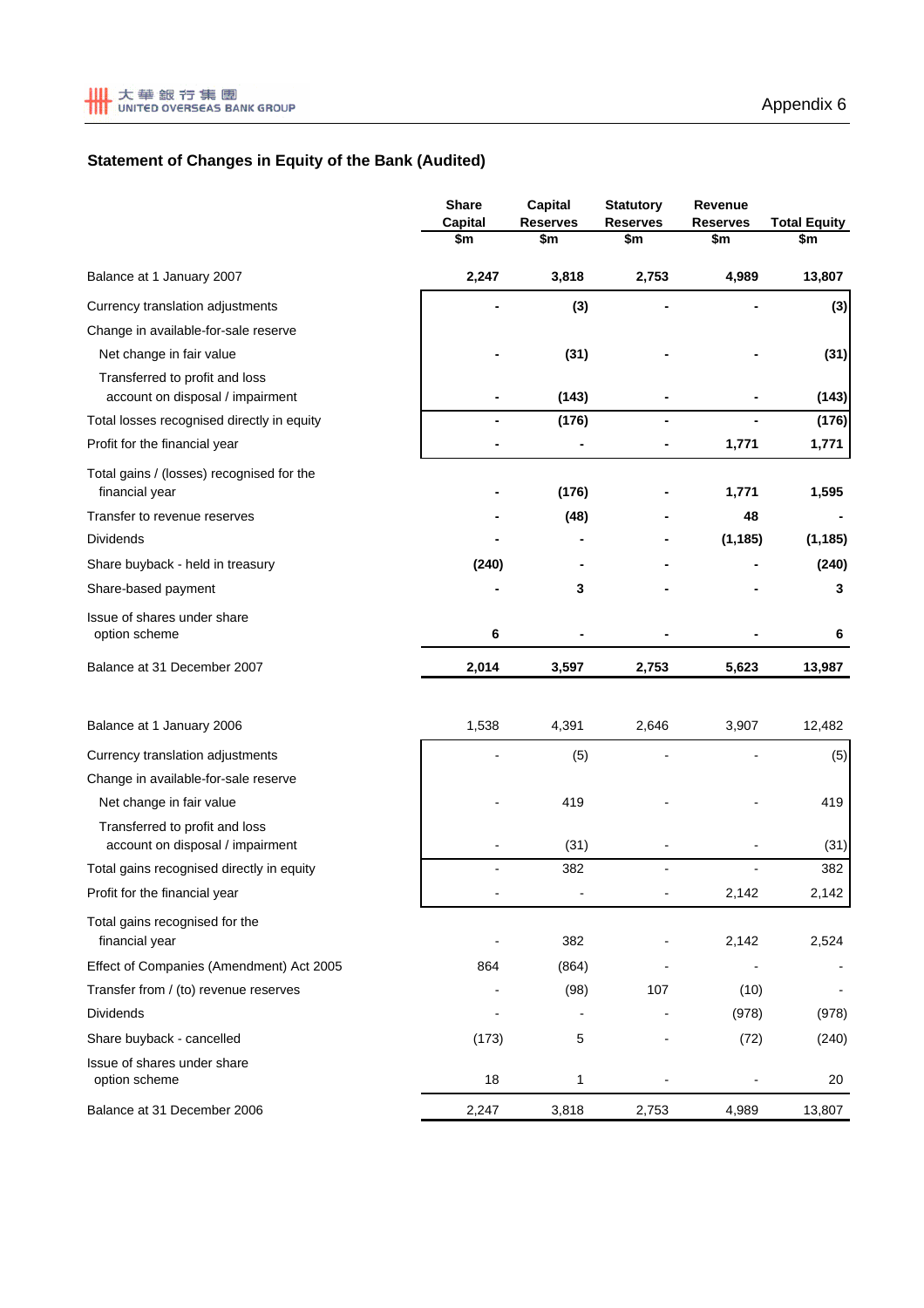# **Statement of Changes in Equity of the Bank (Unaudited)**

|                                                                    | <b>Share</b><br><b>Capital</b> | <b>Capital</b><br><b>Reserves</b> | <b>Statutory</b><br><b>Reserves</b> | Revenue<br><b>Reserves</b> | <b>Total Equity</b> |
|--------------------------------------------------------------------|--------------------------------|-----------------------------------|-------------------------------------|----------------------------|---------------------|
|                                                                    | \$m                            | \$m                               | \$m                                 | \$m                        | \$m                 |
| Balance at 1 October 2007                                          | 2,070                          | 3,845                             | 2,753                               | 5,386                      | 14,054              |
| Currency translation adjustments                                   |                                | (3)                               |                                     |                            | (3)                 |
| Change in available-for-sale reserve                               |                                |                                   |                                     |                            |                     |
| Net change in fair value                                           |                                | (231)                             |                                     |                            | (231)               |
| Transferred to profit and loss<br>account on disposal / impairment | $\blacksquare$                 | (18)                              | $\blacksquare$                      |                            | (18)                |
| Total losses recognised directly in equity                         |                                | (251)                             |                                     |                            | (251)               |
| Profit for the financial period                                    |                                |                                   |                                     | 237                        | 237                 |
| Total gains / (losses) recognised for the<br>financial period      |                                | (251)                             |                                     | 237                        | (14)                |
| Share buyback - held in treasury                                   | (57)                           |                                   |                                     |                            | (57)                |
| Share-based payment                                                |                                | 3                                 |                                     |                            | 3                   |
| Issue of shares under share option<br>scheme                       | 0                              |                                   |                                     |                            | 0                   |
| Balance at 31 December 2007                                        | 2,014                          | 3,597                             | 2,753                               | 5,623                      | 13,987              |
| Balance at 1 October 2006                                          | 2,246                          | 3,552                             | 2,646                               | 4,788                      | 13,231              |
| Currency translation adjustments                                   |                                | (4)                               |                                     |                            | (4)                 |
| Change in available-for-sale reserve                               |                                |                                   |                                     |                            |                     |
| Net change in fair value                                           |                                | 245                               |                                     |                            | 245                 |
| Transferred to profit and loss<br>account on disposal / impairment |                                | (21)                              |                                     |                            | (21)                |
| Total gains recognised directly in equity                          |                                | 220                               |                                     |                            | 220                 |
| Profit for the financial period                                    |                                |                                   | $\overline{a}$                      | 355                        | 355                 |
| Total gains recognised for the<br>financial period                 |                                | 220                               |                                     | 355                        | 575                 |
| Transfer from revenue reserves                                     |                                | 46                                | 107                                 | (153)                      |                     |
| Issue of shares under share option<br>scheme                       | 2                              |                                   |                                     |                            | 2                   |
| Balance at 31 December 2006                                        | 2,247                          | 3,818                             | 2,753                               | 4,989                      | 13,807              |